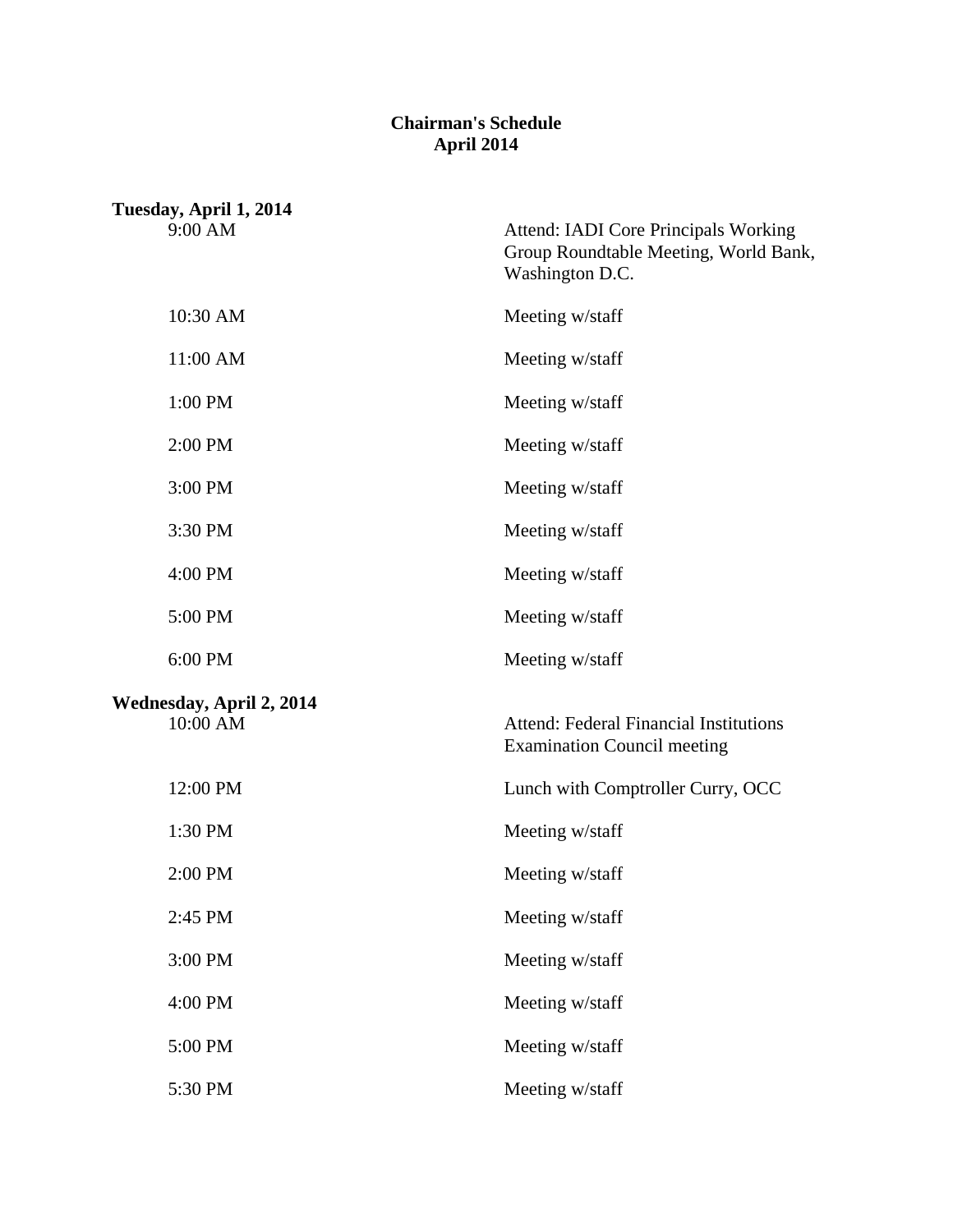| Thursday, April 3, 2014 |                                         |
|-------------------------|-----------------------------------------|
| 9:00 AM                 | Meeting w/staff                         |
| 10:00 AM                | Meeting w/staff                         |
| 10:30 AM                | Meeting w/staff                         |
| 11:30 AM                | Meeting w/staff                         |
| 12:00 PM                | Lunch with Director Norton, FDIC        |
| 1:00 PM                 | Meeting w/staff                         |
| 2:00 PM                 | Meeting w/staff                         |
| 2:30 PM                 | Meeting w/staff                         |
| 3:00 PM                 | Meeting w/staff                         |
| 3:30 PM                 | Meeting w/staff                         |
| 4:30 PM                 | Meeting w/staff                         |
| 5:30 PM                 | Meeting w/staff                         |
| Friday, April 4, 2014   |                                         |
| 9:30 AM                 | Meeting w/staff                         |
| 11:00 AM                | Meeting w/staff                         |
| 11:30 AM                | Meeting w/staff                         |
| 12:30 PM                | Lunch with Governor Tarullo, FRB        |
| 2:00 PM                 | Meeting with Vice Chairman Hoenig, FDIC |
| 3:00 PM                 | Meeting w/staff                         |
| 4:00 PM                 | Meeting w/staff                         |
| 4:30 PM                 | Meeting w/staff                         |
| 5:30 PM                 | Meeting w/staff                         |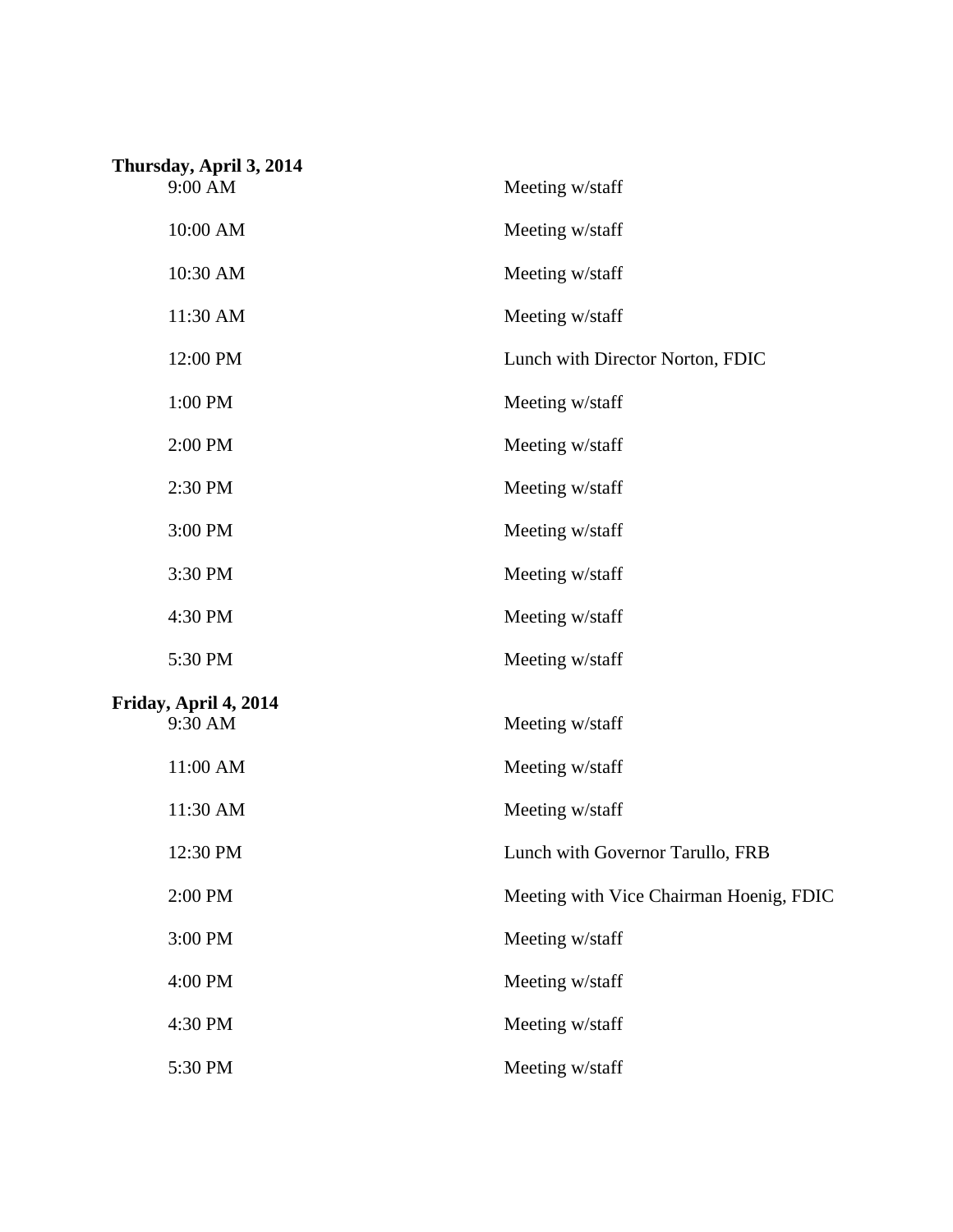| 6:00 PM                  | Meeting w/staff                                                                                                                      |
|--------------------------|--------------------------------------------------------------------------------------------------------------------------------------|
| Monday, April 7, 2014    |                                                                                                                                      |
| 9:00 AM                  | Meeting w/staff                                                                                                                      |
| 9:30 AM                  | Meeting w/staff                                                                                                                      |
| 10:00 AM                 | Meeting w/staff                                                                                                                      |
| 11:45 AM                 | Lunch with Governor Tarullo, FRB,<br>Comptroller Curry, OCC                                                                          |
| 1:30 PM                  | Meeting w/staff                                                                                                                      |
| 4:00 PM                  | Meeting w/staff                                                                                                                      |
| Tuesday, April 8, 2014   |                                                                                                                                      |
| 10:00 AM                 | Meeting with Charles Vice, Commissioner,<br>Kentucky Department of Financial<br>Institutions                                         |
| 11:00 AM                 | Meeting with National Asian American<br>Coalition                                                                                    |
| 2:00 PM                  | FDIC Board of Directors Meeting                                                                                                      |
| 4:00 PM                  | Meeting w/staff                                                                                                                      |
| 4:30 PM                  | Meeting with Douglas Flint, Group<br>Chairman, Kevin Fromer, Executive Vice<br>President and Head of Public Policy, HSBC<br>Holdings |
| 5:30 PM                  | Meeting with Jody Arrington, Texas Tech,<br>John Steinmetz, Texas Tech Regent                                                        |
| 6:00 PM                  | Attend: FDIC Advisory Committee on<br><b>Community Banking Reception</b>                                                             |
| Wednesday, April 9, 2014 |                                                                                                                                      |
| 8:45 AM                  | Attend: FDIC Advisory Committee on<br><b>Community Banking Meeting</b>                                                               |
| 3:30 PM                  | Meeting with Steve Bartlett, Mark Olson,<br><b>Treliant Risk Advisors</b>                                                            |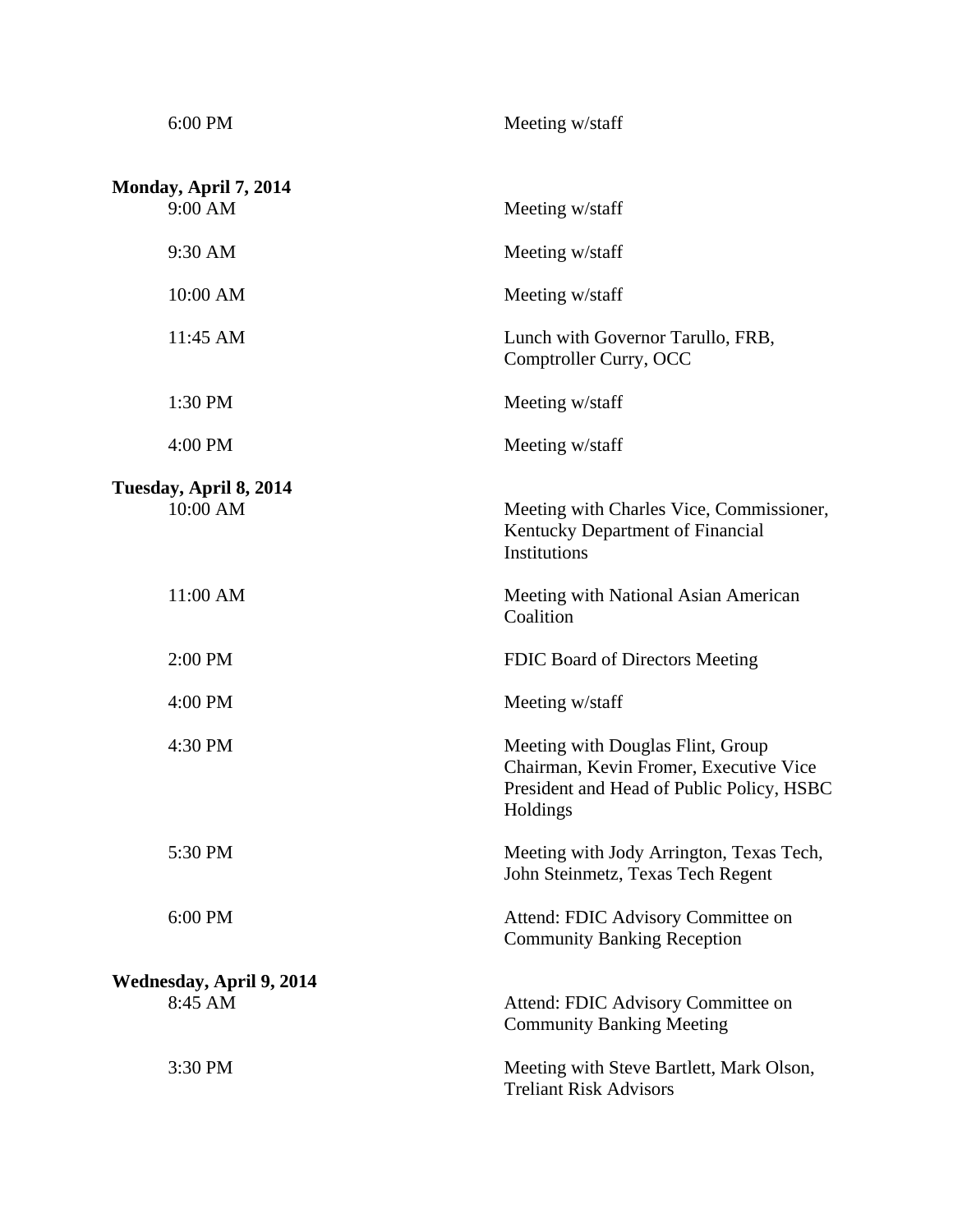| 4:30 PM                             | Meeting w/staff                                                                                                                                                             |
|-------------------------------------|-----------------------------------------------------------------------------------------------------------------------------------------------------------------------------|
| 5:00 PM                             | Meeting w/staff                                                                                                                                                             |
| 6:00 PM                             | Meeting w/staff                                                                                                                                                             |
| Thursday, April 10, 2014<br>9:00 AM | Attend: Financial Stability Board meeting of<br>G-SIB home country Principals, IMF,<br>Washington D.C.                                                                      |
| 1:00 PM                             | Meeting with Director Norton, FDIC                                                                                                                                          |
| 2:00 PM                             | Meeting with Aaron Klein, Bipartisan Policy<br>Center (BPC), and associates                                                                                                 |
| 3:00 PM                             | Meeting w/staff                                                                                                                                                             |
| 3:30 PM                             | Meeting w/staff                                                                                                                                                             |
| 4:30 PM                             | Meeting w/staff                                                                                                                                                             |
| 5:00 PM                             | Meeting w/staff                                                                                                                                                             |
| 5:30 PM                             | Meeting w/staff                                                                                                                                                             |
| Friday, April 11, 2014<br>8:30 AM   | Meeting w/staff                                                                                                                                                             |
| 9:00 AM                             | Meeting with Jerzy Pruski, President,<br><b>International Association of Deposit Insurers</b><br>(IADI) and President of the Managing<br>Board, Bank Guarantee Fund, Poland |
| 10:00 AM                            | Meeting w/staff                                                                                                                                                             |
| 11:00 AM                            | Meeting w/staff                                                                                                                                                             |
| 11:30 AM                            | Meeting with Vice Chairman Hoenig, FDIC                                                                                                                                     |
| 1:00 PM                             | Attend: Informal Regulatory Roundtable<br>meeting, IMF, Washington D.C.                                                                                                     |
| 3:00 PM                             | Meeting with Michèle Bourque, CEO,<br>Canada Deposit Insurance Corporation                                                                                                  |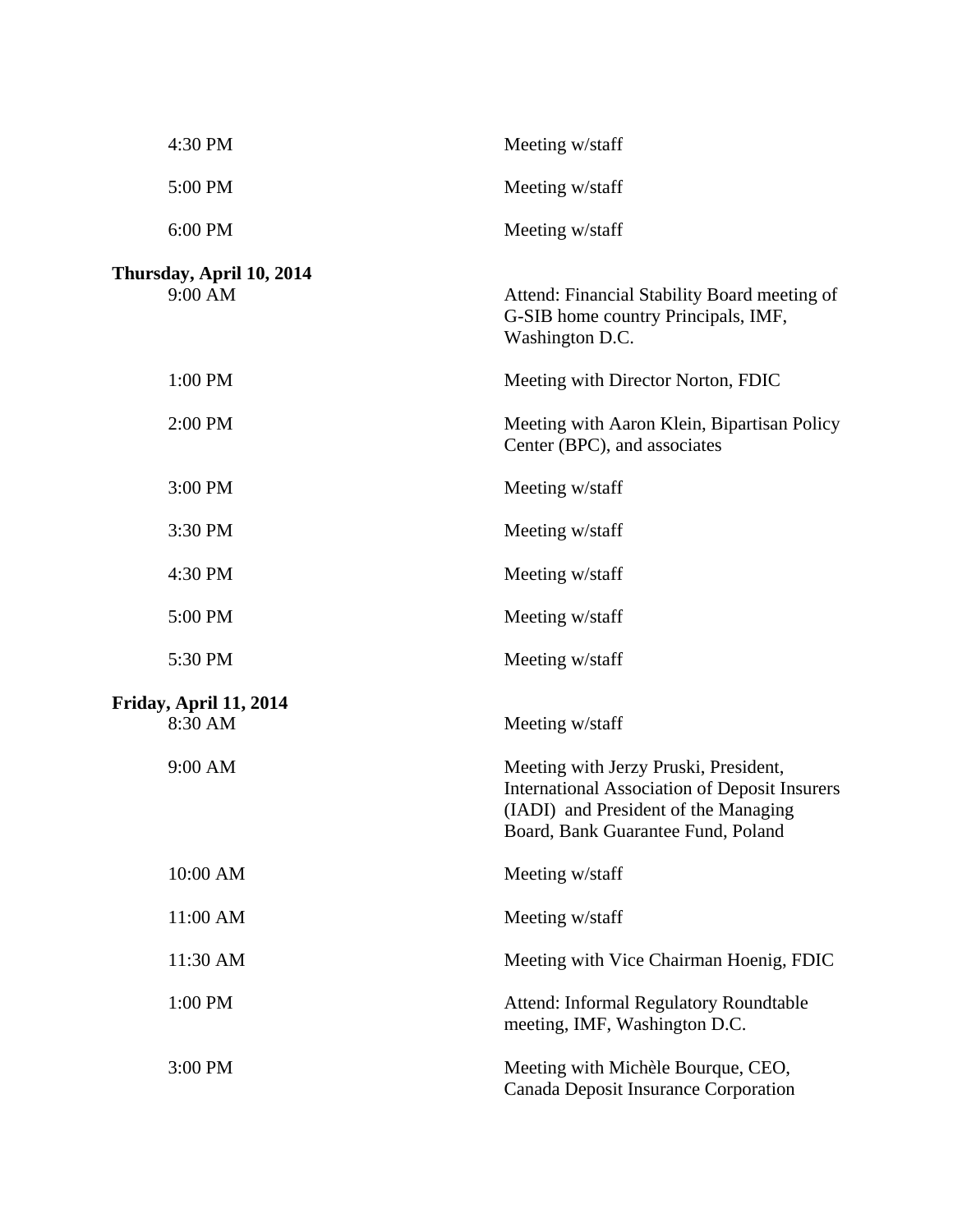| 4:00 PM                              | Meeting with Ignazio Angeloni, Advisor to<br>the European Central Bank Executive Board                                                                                    |
|--------------------------------------|---------------------------------------------------------------------------------------------------------------------------------------------------------------------------|
| 5:00 PM                              | Meeting w/staff                                                                                                                                                           |
| Monday, April 14, 2014               |                                                                                                                                                                           |
| 8:30 AM                              | Meeting w/staff                                                                                                                                                           |
| 9:00 AM                              | Meeting w/staff                                                                                                                                                           |
| 9:30 AM                              | Meeting w/staff                                                                                                                                                           |
| 10:00 AM                             | Meeting w/staff                                                                                                                                                           |
| 10:30 AM                             | Meeting with José González-Páramo,<br><b>Executive Director and Board Member,</b><br>Manolo Sánchez, Chairman and CEO,<br>Shane Clanton, General Counsel, BBVA<br>Compass |
| 11:00 AM                             | Meeting w/staff                                                                                                                                                           |
| 12:00 PM                             | Lunch with Eugene Ludwig, Chief<br><b>Executive Officer, Promontory</b>                                                                                                   |
| 1:30 PM                              | Meeting w/staff                                                                                                                                                           |
| 2:00 PM                              | Meeting with Andrew Plepler, Global<br>Corporate Social Responsibility Executive<br>and Consumer Policy Executive, Bank of<br>America                                     |
| 3:00 PM                              | Meeting w/staff                                                                                                                                                           |
| 3:30 PM                              | Meeting w/staff                                                                                                                                                           |
| 4:00 PM                              | Meeting w/staff                                                                                                                                                           |
| Tuesday, April 15, 2014<br>All Day   | <b>Annual Leave</b>                                                                                                                                                       |
| Wednesday, April 16, 2014<br>9:30 AM | Meeting w/staff                                                                                                                                                           |
| 10:30 AM                             | Meeting w/staff                                                                                                                                                           |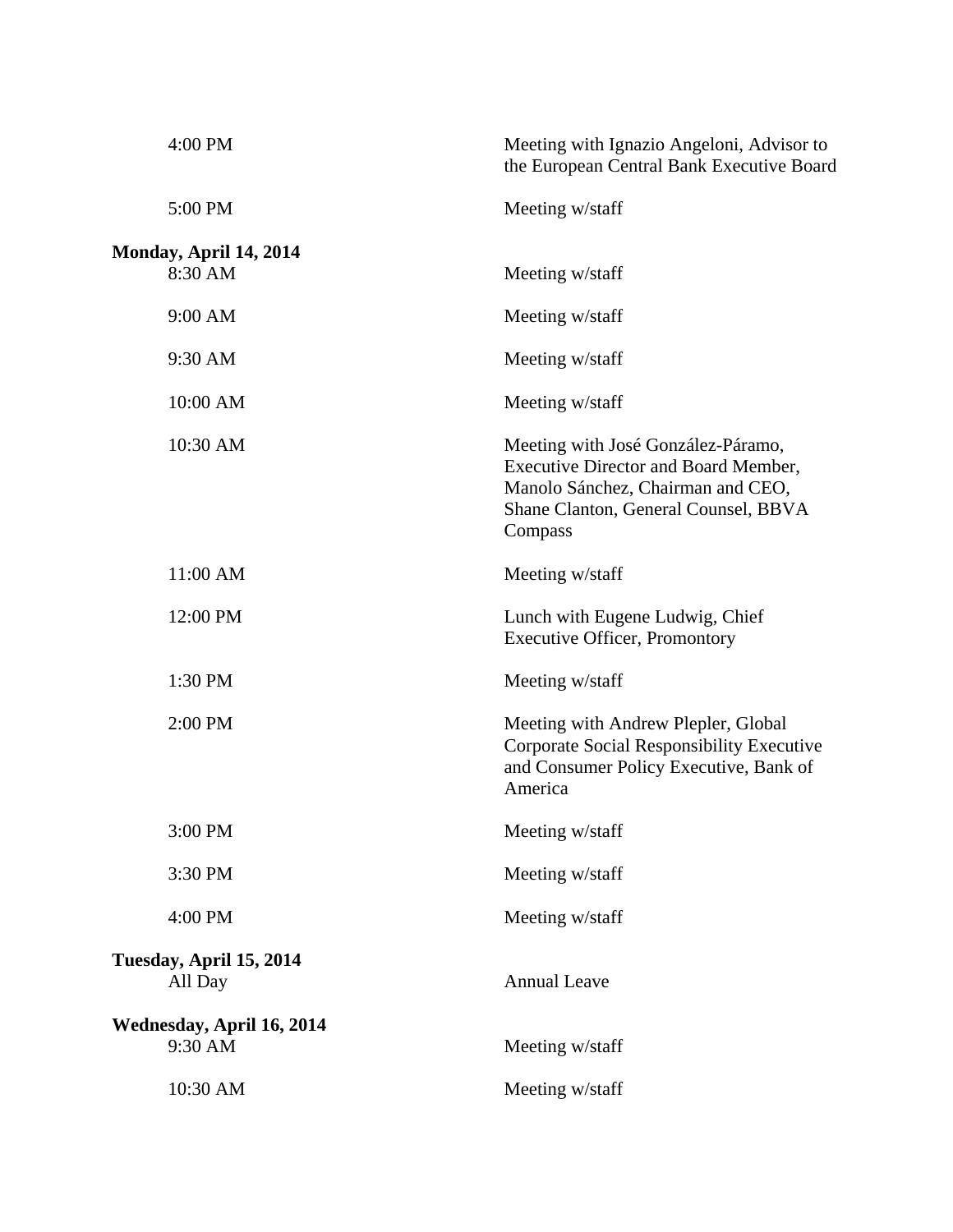| 12:00 PM                          | Lunch with Charles Yi, Staff Director and<br>Chief Counsel, Senate Banking, Housing<br>and Urban Affairs Committee |
|-----------------------------------|--------------------------------------------------------------------------------------------------------------------|
| 1:30 PM                           | Meeting w/staff                                                                                                    |
| 3:30 PM                           | Meeting w/staff                                                                                                    |
| 4:30 PM                           | Meeting w/staff                                                                                                    |
| 5:00 PM                           | Meeting w/staff                                                                                                    |
| 5:45 PM                           | Meeting w/staff                                                                                                    |
| Thursday, April 17, 2014          |                                                                                                                    |
| 8:30 AM                           | Meeting w/staff                                                                                                    |
| 9:00 AM                           | Meeting w/staff                                                                                                    |
| 10:00 AM                          | Meeting with Director Norton, FDIC                                                                                 |
| 10:30 AM                          | Meeting w/staff                                                                                                    |
| 12:00 PM                          | Lunch with Cam Fine, President and CEO<br>and Karen Thomas, Senior Executive Vice<br>President, ICBA               |
| 2:00 PM                           | Meeting w/staff                                                                                                    |
| 3:00 PM                           | Meeting w/staff                                                                                                    |
| 3:30 PM                           | Meeting w/staff                                                                                                    |
| 5:00 PM                           | Meeting w/staff                                                                                                    |
|                                   |                                                                                                                    |
| Friday, April 18, 2014<br>9:00 AM | Meeting w/staff                                                                                                    |
| 9:30 AM                           | Meeting w/staff                                                                                                    |
| 10:00 AM                          | Meeting w/ Vice Chairman Hoenig, FDIC                                                                              |
| 11:00 AM                          | Meeting w/staff                                                                                                    |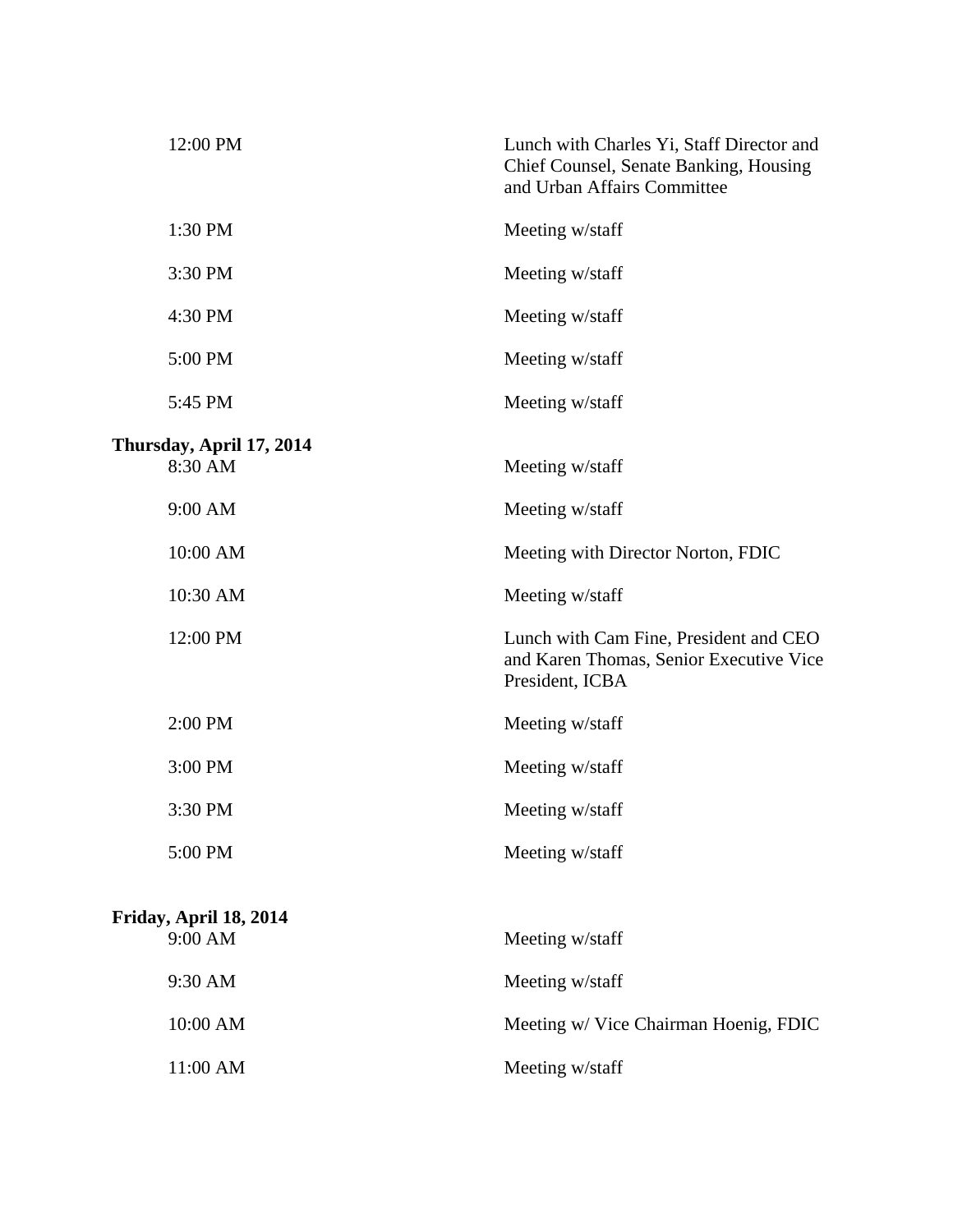| Monday, April 21, 2014<br>8:00 AM   | Meeting w/staff                                                                                                                                                                                                                                                                                                                                   |
|-------------------------------------|---------------------------------------------------------------------------------------------------------------------------------------------------------------------------------------------------------------------------------------------------------------------------------------------------------------------------------------------------|
| 9:30 AM                             | Meeting w/staff                                                                                                                                                                                                                                                                                                                                   |
| 10:00 AM                            | Meeting w/staff                                                                                                                                                                                                                                                                                                                                   |
| 11:00 AM                            | Meeting w/staff                                                                                                                                                                                                                                                                                                                                   |
| 12:00 PM                            | Meeting w/staff                                                                                                                                                                                                                                                                                                                                   |
| 12:30 PM                            | Meeting w/staff                                                                                                                                                                                                                                                                                                                                   |
| 1:30 PM                             | Meeting w/staff                                                                                                                                                                                                                                                                                                                                   |
| 3:00 PM                             | Meeting w/staff                                                                                                                                                                                                                                                                                                                                   |
| 3:30 PM                             | Meeting w/staff                                                                                                                                                                                                                                                                                                                                   |
| 4:30 PM                             | Meeting w/staff                                                                                                                                                                                                                                                                                                                                   |
| 5:30 PM                             | Meeting w/staff                                                                                                                                                                                                                                                                                                                                   |
| Tuesday, April 22, 2014<br>10:00 AM | FDIC Board of Directors Meeting                                                                                                                                                                                                                                                                                                                   |
| 12:00 PM                            | Lunch with Director Cordray, CFPB                                                                                                                                                                                                                                                                                                                 |
| 1:30 PM                             | Meeting w/staff                                                                                                                                                                                                                                                                                                                                   |
| 2:00 PM                             | Meeting with Ira Rheingold, Executive<br>Director, National Association of Consumer<br>Advocates; Ed Mierzwinski, Federal<br><b>Consumer Program Director and Senior</b><br>Fellow, U.S. Public Interest Research Group<br>(USPIRG); Ben Beachy, Research Director,<br>and Melinda St. Louis, International<br>Campaigns Director, Public Citizen |
| 3:00 PM                             | Meeting w/staff                                                                                                                                                                                                                                                                                                                                   |
| 3:30 PM                             | Meeting w/staff                                                                                                                                                                                                                                                                                                                                   |
| 4:30 PM                             | Meeting w/staff                                                                                                                                                                                                                                                                                                                                   |
| 5:00 PM                             | Meeting w/staff                                                                                                                                                                                                                                                                                                                                   |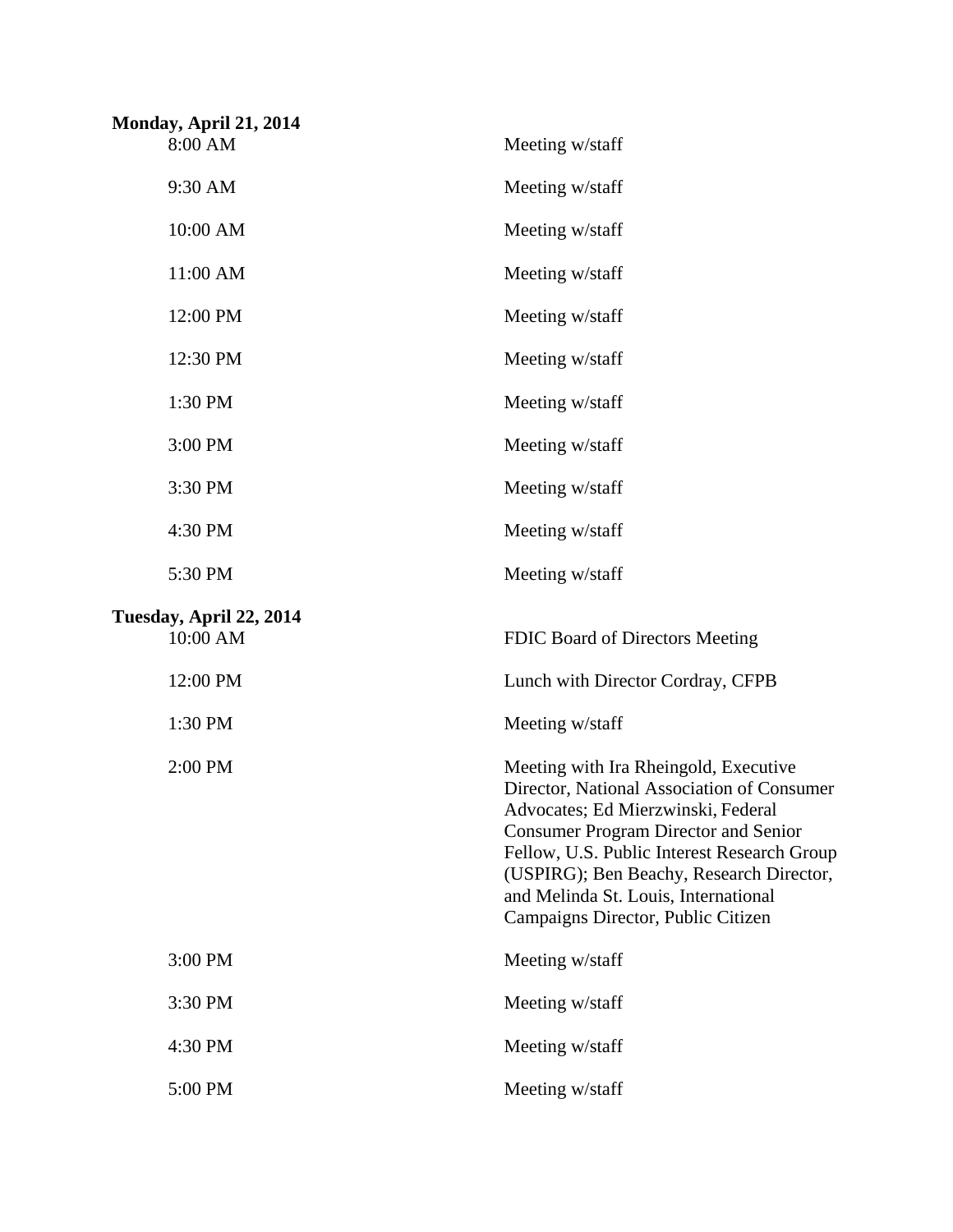| Wednesday, April 23, 2014           |                                                                           |
|-------------------------------------|---------------------------------------------------------------------------|
| 9:00 AM                             | Meeting w/staff                                                           |
| 10:00 AM                            | Meeting w/staff                                                           |
| 11:00 AM                            | Meeting w/staff                                                           |
| 11:30 AM                            | Meeting w/staff                                                           |
| 1:30 PM                             | Meeting w/staff                                                           |
| 2:00 PM                             | Meeting with Director Norton, FDIC                                        |
| 3:00 PM                             | Meeting w/staff                                                           |
| 3:30 PM                             | Meeting w/staff                                                           |
| 4:00 PM                             | Meeting w/staff                                                           |
| 5:00 PM                             | Meeting w/staff                                                           |
| 6:00 PM                             | Attend: FDIC Advisory Committee on<br><b>Economic Inclusion Reception</b> |
| Thursday, April 24, 2014<br>9:00 AM | Attend: FDIC Advisory Committee on<br><b>Economic Inclusion Meeting</b>   |
| 4:30 PM                             | Meeting w/staff                                                           |
| Friday, April 25, 2014<br>10:00 AM  | Meeting w/staff                                                           |
| 10:30 AM                            | Meeting with Vice Chairman Hoenig, FDIC                                   |
| 12:00 PM                            | Lunch with Jim Clinger, House Financial<br><b>Services Committee</b>      |
| 1:00 PM                             | Meeting w/staff                                                           |
| 2:30 PM                             | Meeting w/staff                                                           |
| 3:00 PM                             | Meeting w/staff                                                           |
| 5:30 PM                             | Meeting w/staff                                                           |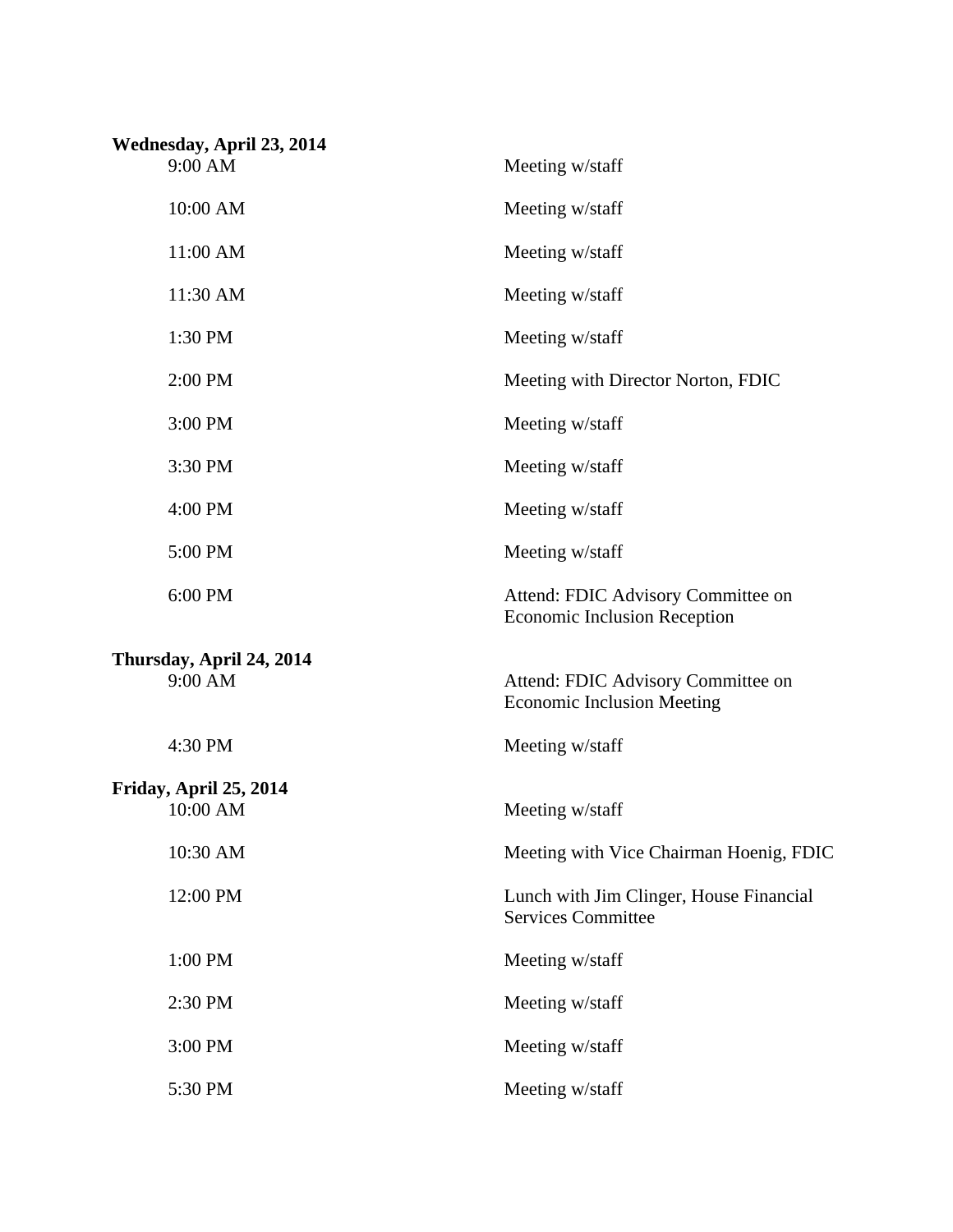| Monday, April 28, 2014<br>9:00 AM | Meeting w/staff                                                   |
|-----------------------------------|-------------------------------------------------------------------|
| 9:30 AM                           | Meeting w/staff                                                   |
|                                   |                                                                   |
| 11:00 AM                          | Meeting w/staff                                                   |
| 11:30 AM                          | Meeting w/staff                                                   |
| 12:00 PM                          | Lunch with Sarah Bloom Raskin, Deputy<br>Secretary, U.S. Treasury |
| 4:00 PM                           | Meeting w/staff                                                   |
| 5:00 PM                           | Meeting w/staff                                                   |
| 5:30 PM                           | Meeting w/staff                                                   |
| Tuesday, April 29, 2014           |                                                                   |
| 8:30 AM                           | Meeting w/staff                                                   |
| 9:00 AM                           | Meeting w/staff                                                   |
| 9:30 AM                           | Meeting w/staff                                                   |
| 10:30 AM                          | Meeting w/staff                                                   |
| 11:00 AM                          | Meeting w/staff                                                   |
| 12:00 PM                          | Lunch with Mark Wetjen, Acting Chairman,<br><b>CFTC</b>           |
| 1:00 PM                           | Meeting w/staff                                                   |
| 2:00 PM                           | Meeting w/staff                                                   |
| 3:00 PM                           | Meeting w/staff                                                   |
| 3:30 PM                           | Meeting w/staff                                                   |
| 4:00 PM                           | Meeting w/staff                                                   |
| 4:30 PM                           | Meeting w/staff                                                   |
| 5:00 PM                           | Meeting w/staff                                                   |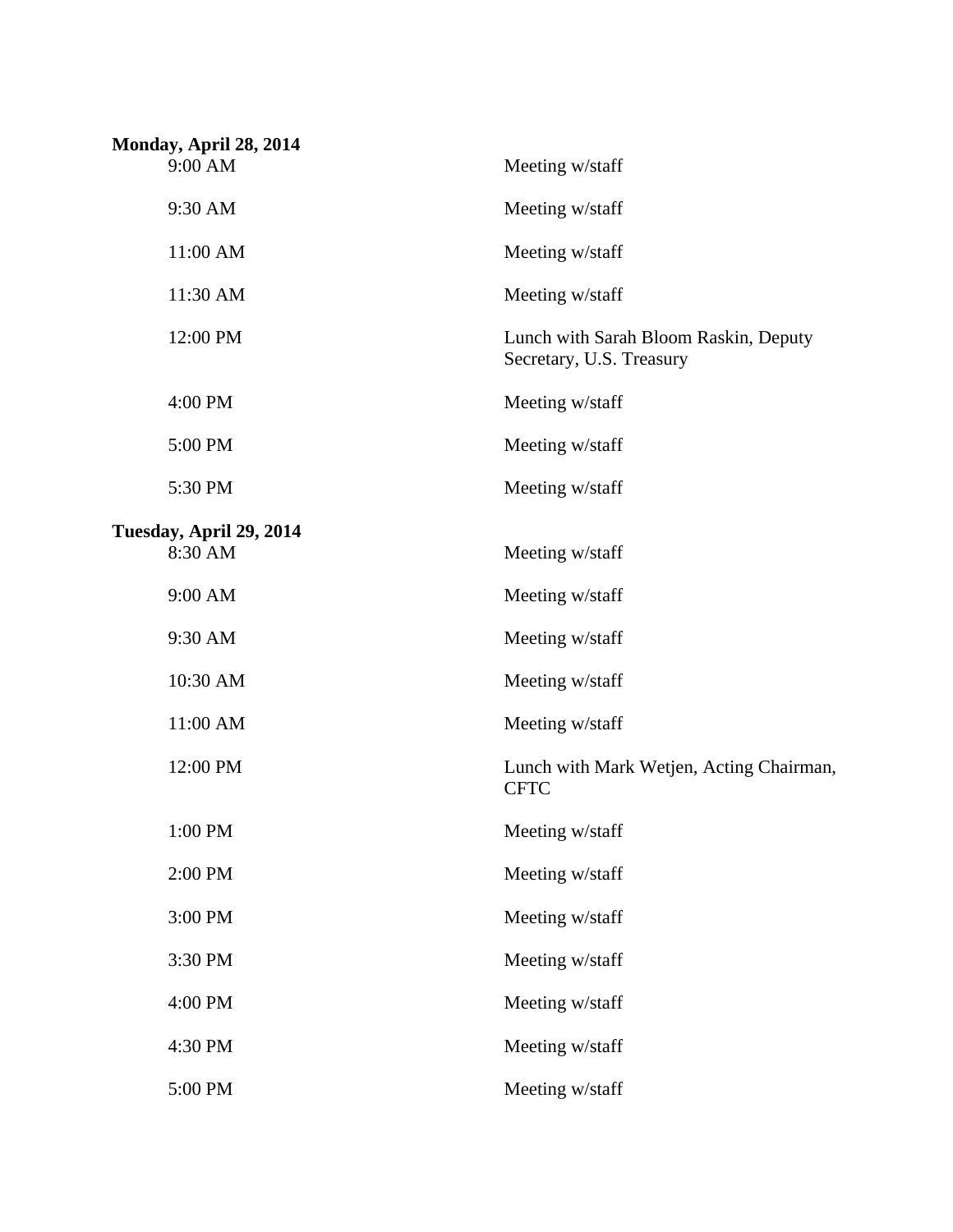| 5:30 PM                                        | Meeting w/staff                                                                                      |
|------------------------------------------------|------------------------------------------------------------------------------------------------------|
| Wednesday, April 30, 2014<br>$7:30 \text{ AM}$ | Breakfast with Sheila Bair, Senior Advisor,<br><b>Pew Charitable Trusts</b>                          |
| 9:30 AM                                        | Meeting w/staff                                                                                      |
| 10:00 AM                                       | Meeting w/staff                                                                                      |
| 11:00 AM                                       | Meeting w/staff                                                                                      |
| 11:30 AM                                       | Meeting w/staff                                                                                      |
| 1:00 PM                                        | <b>Remarks: Community Development</b><br>Bankers Association Peer Forum Meeting,<br>Washington, D.C. |
| 3:00 PM                                        | Meeting w/staff                                                                                      |
| 4:00 PM                                        | Attend: Swearing-in ceremony for Sarah<br>Bloom Raskin, Deputy Secretary, U.S.<br>Treasury           |
| 5:30 PM                                        | Meeting w/staff                                                                                      |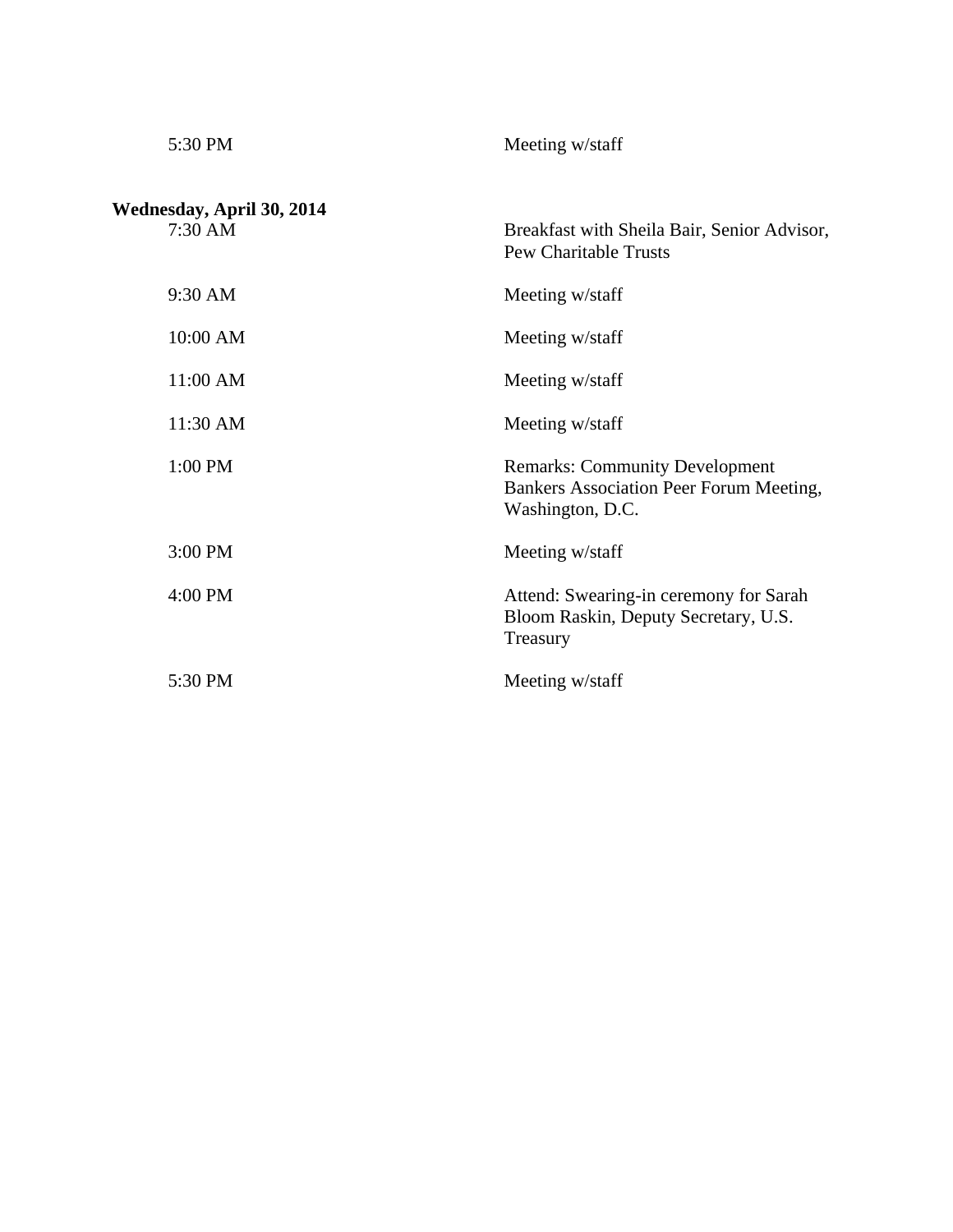## **Chairman's Schedule May 2014**

| Thursday, May 1, 2014      |                                                                                                                   |
|----------------------------|-------------------------------------------------------------------------------------------------------------------|
| 9:00 AM                    | Meeting with Director Norton, FDIC                                                                                |
| 9:30 AM                    | Meeting w/staff                                                                                                   |
| 11:00 AM                   | Meeting with U.S. Senators Harry Reid and<br>Sean Heller                                                          |
| 12:00 PM                   | Meeting w/staff                                                                                                   |
| 12:30 PM                   | Meeting w/staff                                                                                                   |
| 1:30 PM                    | Meeting w/staff                                                                                                   |
| 2:45 PM                    | <b>Remarks: Independent Community Bankers</b><br><b>Association Washington Policy Summit,</b><br>Washington, D.C. |
| 5:15 PM                    | Meeting w/staff                                                                                                   |
| 6:00 PM                    | Meeting w/staff                                                                                                   |
| <b>Friday, May 2, 2014</b> |                                                                                                                   |
| 9:00 AM                    | Principals meeting with Secretary Lew, U.S.<br>Treasury                                                           |
| 10:30 AM                   | Meeting w/staff                                                                                                   |
| 11:30 AM                   | Meeting with Governor Tarullo, FRB                                                                                |
| 12:00 PM                   | Meeting with Governor Tarullo, FRB and<br>Comptroller Curry, OCC                                                  |
| 1:00 PM                    | Meeting w/staff                                                                                                   |
| 1L30 PM                    | Meeting with William Isaac, Global Head of<br>Financial Institutions, FTI Consulting                              |
| 3:00 PM                    | Meeting with Vice Chairman Hoenig, FDIC                                                                           |
| 4:00 PM                    | Meeting w/staff                                                                                                   |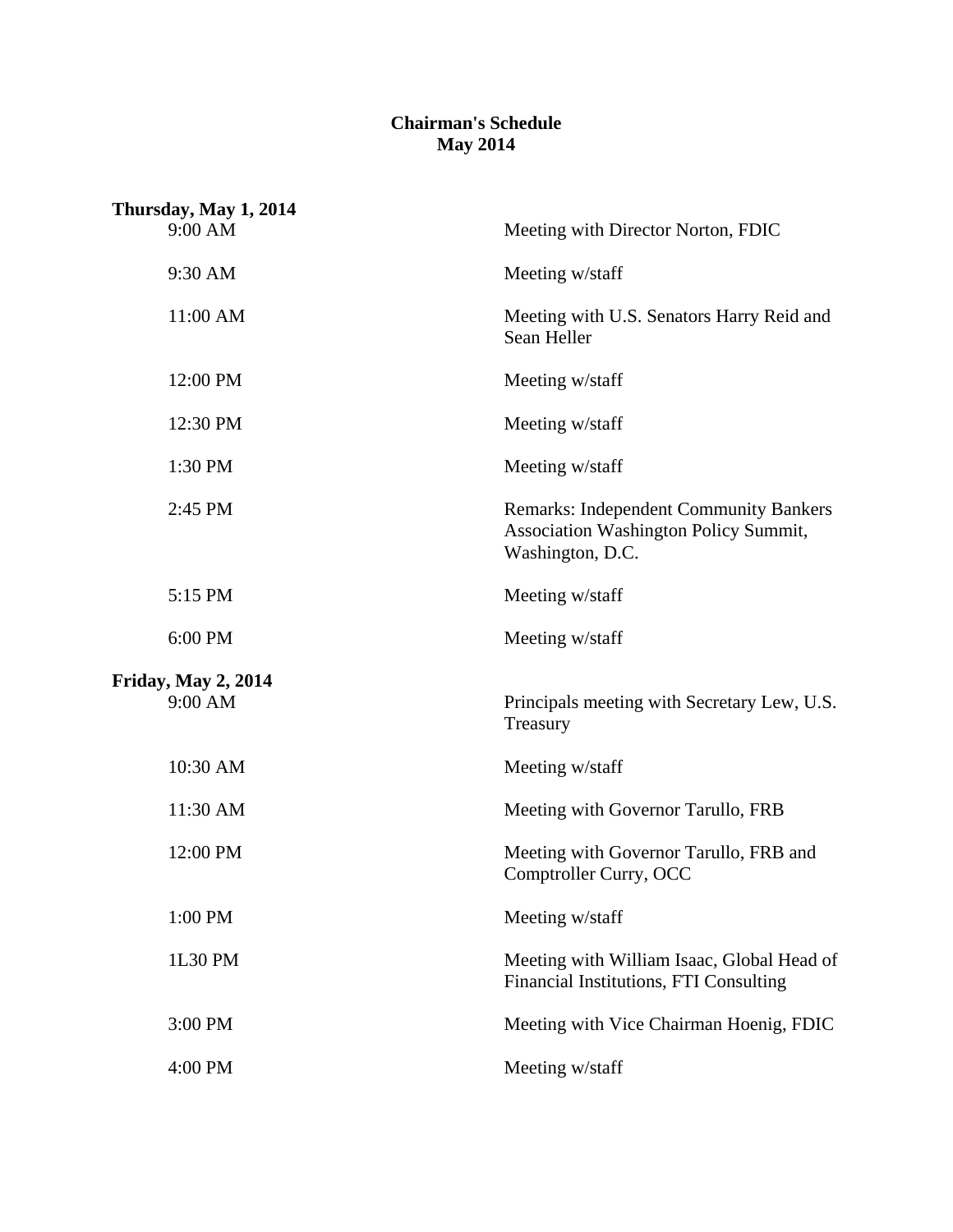| 4:30 PM                               | Meeting w/staff                                                                                                                                              |
|---------------------------------------|--------------------------------------------------------------------------------------------------------------------------------------------------------------|
| <b>Monday, May 5, 2014</b><br>8:00 AM | Breakfast with Elise Bean, Chief Counsel on<br>the Senate Permanent Subcommittee on<br>Investigations                                                        |
| 9:00 AM                               | Meeting w/staff                                                                                                                                              |
| 9:30 AM                               | Meeting w/staff                                                                                                                                              |
| 10:00 AM                              | Meeting w/staff                                                                                                                                              |
| 12:00 PM                              | Lunch with Comptroller Curry, OCC                                                                                                                            |
| 2:00 PM                               | Meeting w/staff                                                                                                                                              |
| 3:00 PM                               | Meeting w/staff                                                                                                                                              |
| 3:30 PM                               | Meeting w/staff                                                                                                                                              |
| 4:00 PM                               | Meeting w/staff                                                                                                                                              |
| 5:00 PM                               | Meeting w/staff                                                                                                                                              |
| Tuesday, May 6, 2014<br>9:00 AM       | Meeting w/staff                                                                                                                                              |
| 11:00 AM                              | Meeting w/staff                                                                                                                                              |
| 11:30 AM                              | Meeting w/staff                                                                                                                                              |
| 12:00 PM                              | Meeting w/staff                                                                                                                                              |
| 12:30 PM                              | Meeting with Ed Leary, Commissioner,<br>Utah Department of Financial Institutions,<br>George Burns, Commissioner, Financial<br>Institutions, State of Nevada |
| 1:30 PM                               | Meeting w/staff                                                                                                                                              |
| 3:00 PM                               | Meeting w/staff                                                                                                                                              |
| 4:00 PM                               | Meeting w/staff                                                                                                                                              |
| 5:00 PM                               | Meeting with U.S. Senator Jack Reed                                                                                                                          |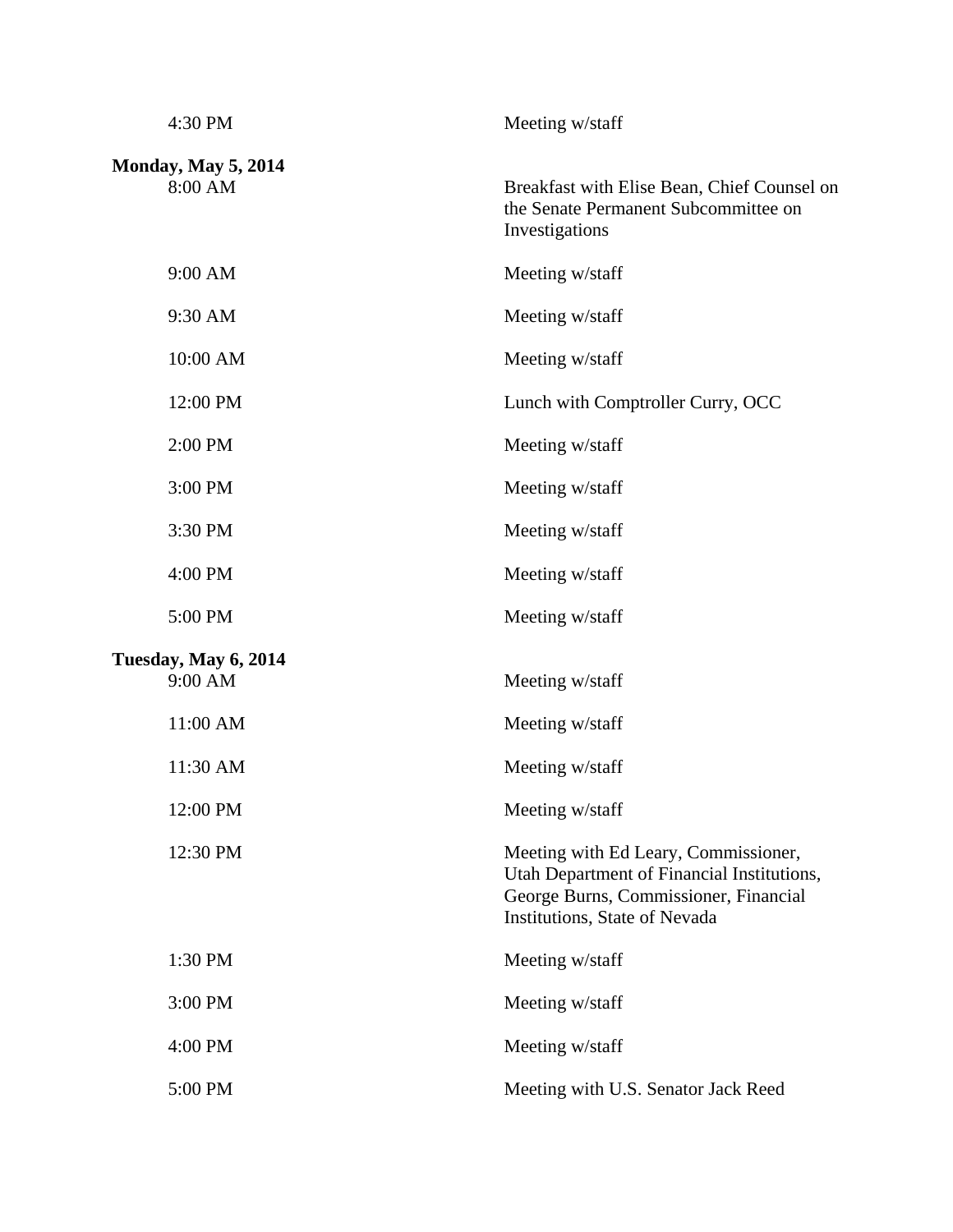| Wednesday, May 7, 2014                 |                                                                          |
|----------------------------------------|--------------------------------------------------------------------------|
| 8:30 AM                                | Host: Georgia Bankers Visit                                              |
| 10:30 AM                               | Meeting w/staff                                                          |
| 11:30 AM                               | Meeting with Director Norton, FDIC                                       |
| 1:00 PM                                | <b>Financial Stability Oversight Council</b><br>meeting, U.S. Treasury   |
| 3:30 PM                                | Meeting w/staff                                                          |
| 4:00 PM                                | Meeting w/staff                                                          |
| 4:30 PM                                | Meeting w/staff                                                          |
| Thursday, May 8, 2014<br>All Day       | FDIC Chicago Regional Office Visit<br>and meeting with Community Bankers |
| <b>Friday, May 9, 2014</b><br>9:00 AM  | Meeting w/staff                                                          |
| 12:15 PM                               | Lunch with Governor Tarullo, FRB                                         |
| 3:00 PM                                | Meeting w/staff                                                          |
| 4:15 PM                                | Meeting w/staff                                                          |
| 5:00 PM                                | Meeting w/staff                                                          |
| <b>Monday, May 12, 2014</b><br>8:00 AM | Breakfast with John Dugan, Partner,<br>Covington & Burling LLP           |
| 9:00 AM                                | Meeting w/staff                                                          |
| 9:30 AM                                | Meeting w/staff                                                          |
| 10:00 AM                               | Meeting w/staff                                                          |
| 11:00 AM                               | Meeting w/staff                                                          |
| 12:00 PM                               | Meeting w/staff                                                          |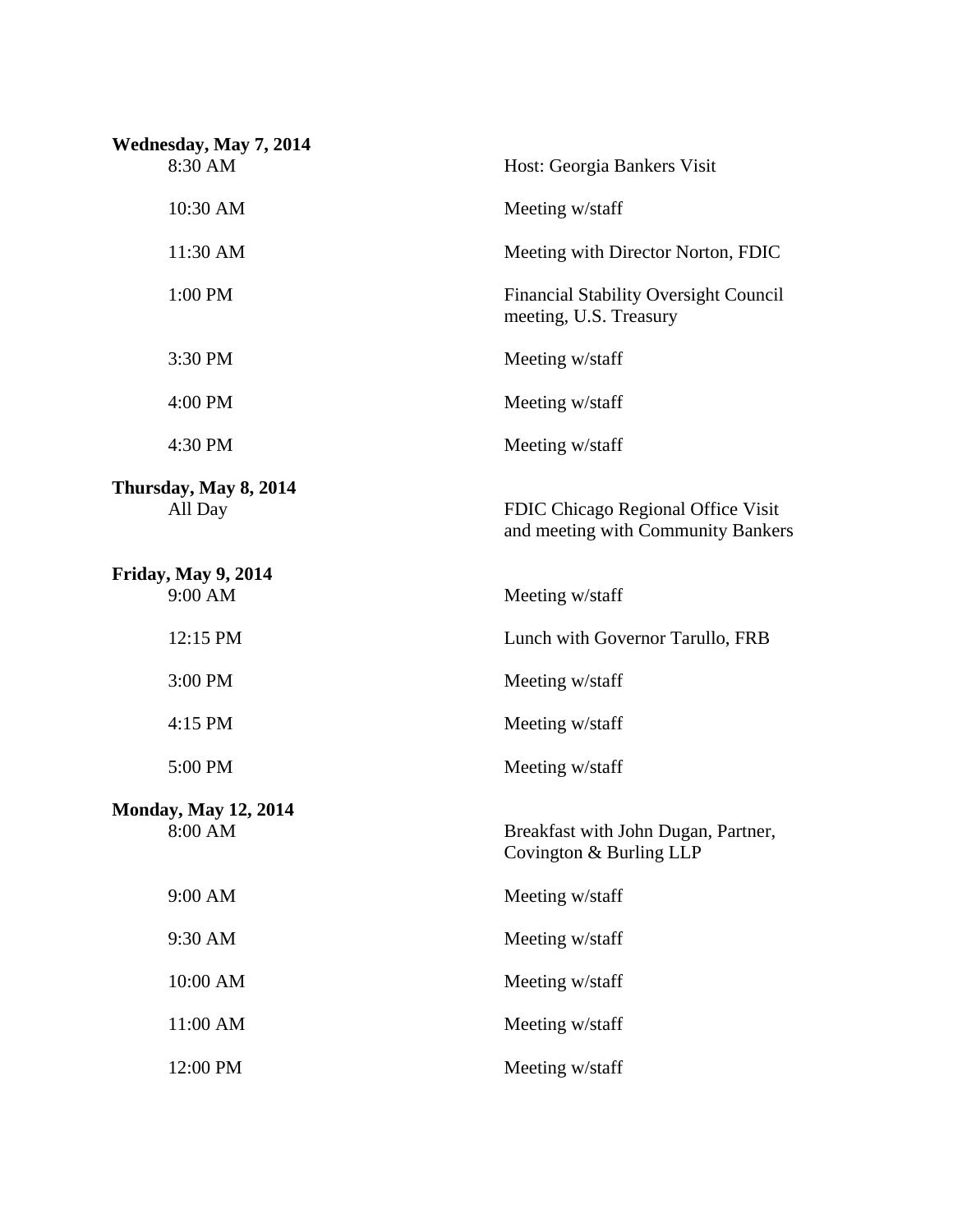| 2:00 PM                                 | Meeting w/staff                                                                                        |
|-----------------------------------------|--------------------------------------------------------------------------------------------------------|
| 2:30 PM                                 | Meeting w/staff                                                                                        |
| 4:00 PM                                 | Meeting w/staff                                                                                        |
| 5:00 PM<br><b>Tuesday, May 13, 2014</b> | Meeting w/staff                                                                                        |
| 9:30 AM                                 | Attend: 2013 FDIC Annual Chairman's<br><b>Awards Ceremony</b>                                          |
| 12:30 PM                                | Meeting w/staff                                                                                        |
| 1:30 PM                                 | Meeting w/staff                                                                                        |
| 2:15 PM                                 | Meeting w/staff                                                                                        |
| 2:30 PM                                 | Meeting w/staff                                                                                        |
| 3:30 PM                                 | Meeting w/staff                                                                                        |
| 4:00 PM                                 | Meeting w/staff                                                                                        |
| 5:30 PM                                 | Meeting w/staff                                                                                        |
| Wednesday, May 14, 2014<br>9:30 AM      | Meeting with Senator Sherrod Brown, Hart<br><b>Senate Building</b>                                     |
| 10:30 AM                                | Meeting with Director Norton, FDIC                                                                     |
| 12:00 PM                                | Lunch with Steve Harris, Board Member,<br><b>Public Company Accounting Oversight</b><br>Board, (PCAOB) |
| 1:30 PM                                 | Meeting w/staff                                                                                        |
| 2:00 PM                                 | Meeting w/staff                                                                                        |
| 3:00 PM                                 | Meeting with Vice Chairman Hoenig, FDIC                                                                |
| 4:00 PM                                 | Meeting w/staff                                                                                        |
| 4:30 PM                                 | Meeting w/staff                                                                                        |
| 5:00 PM                                 | Meeting w/staff                                                                                        |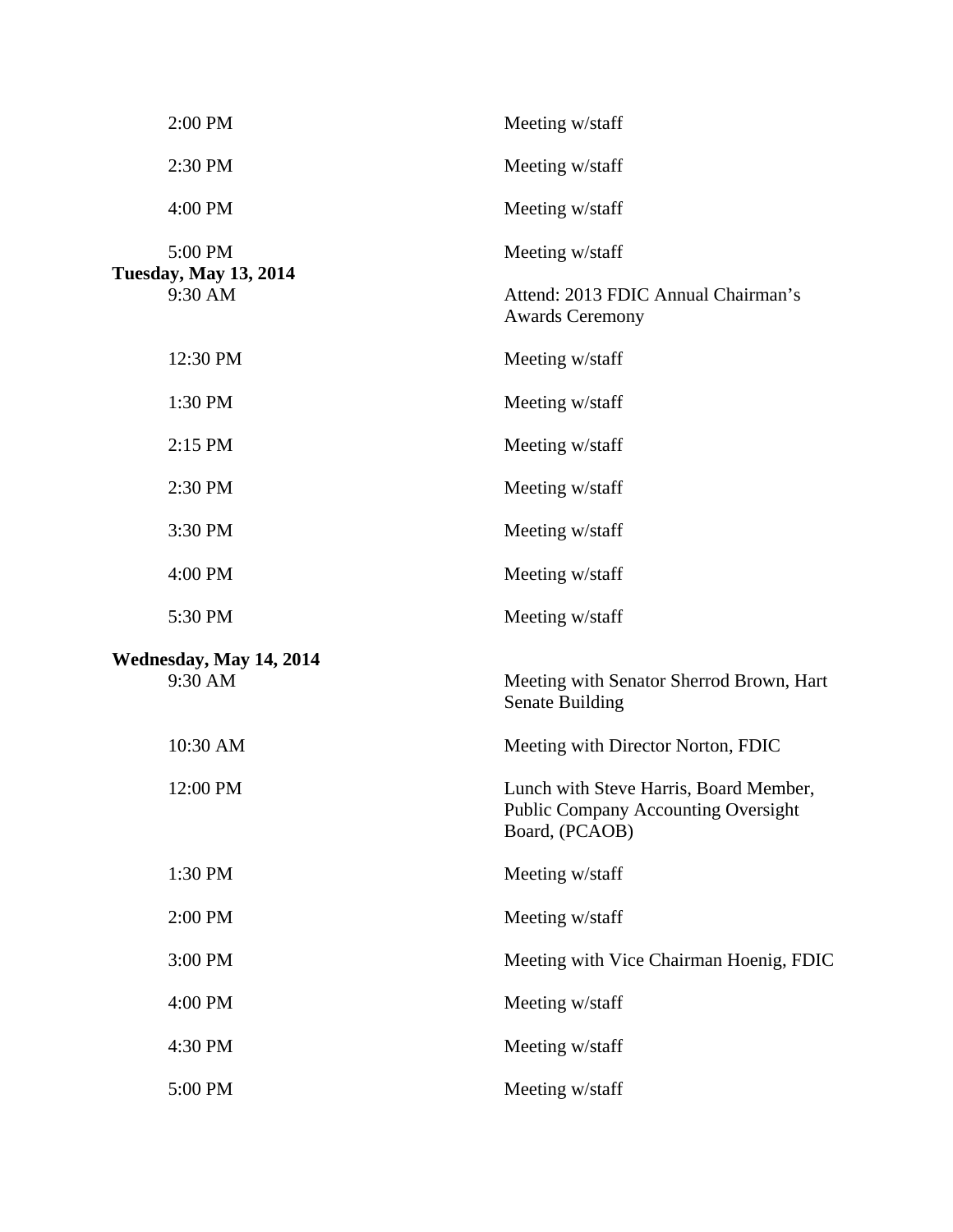| 6:00 PM                                | Meeting with Secretary Lew, U.S. Treasury                          |
|----------------------------------------|--------------------------------------------------------------------|
| Thursday, May 15, 2014<br>12:30 PM     | Remarks: CSBS State/Federal Supervisory<br>Forum, Chicago Illinois |
| <b>Friday, May 16, 2014</b><br>9:30 AM | Meeting w/staff                                                    |
| 10:00 AM                               | Meeting with the UK Treasury Select<br>Committee                   |
| 11:30 AM                               | Meeting w/staff                                                    |
| 1:00 PM                                | Meeting w/staff                                                    |
| 2:00 PM                                | Meeting with U.S. Senator Tim Johnson                              |
| 3:00 PM                                | Meeting w/staff                                                    |
| 3:30 PM                                | Meeting w/staff                                                    |
| 4:00 PM                                | Meeting w/staff                                                    |
| 5:00 PM                                | Meeting w/staff                                                    |
| <b>Monday, May 19, 2014</b><br>8:00 AM | Meeting w/staff                                                    |
| 9:00 AM                                | Meeting w/staff                                                    |
| 9:30 AM                                | Meeting w/staff                                                    |
| 10:00 AM                               | Meeting w/staff                                                    |
| 10:30 AM                               | Meeting w/staff                                                    |
| 12:00 PM                               | Meeting w/staff                                                    |
| 1:30 PM                                | Meeting w/staff                                                    |
| 3:00 PM                                | Meeting w/staff                                                    |
| 4:00 PM                                | Meeting w/staff                                                    |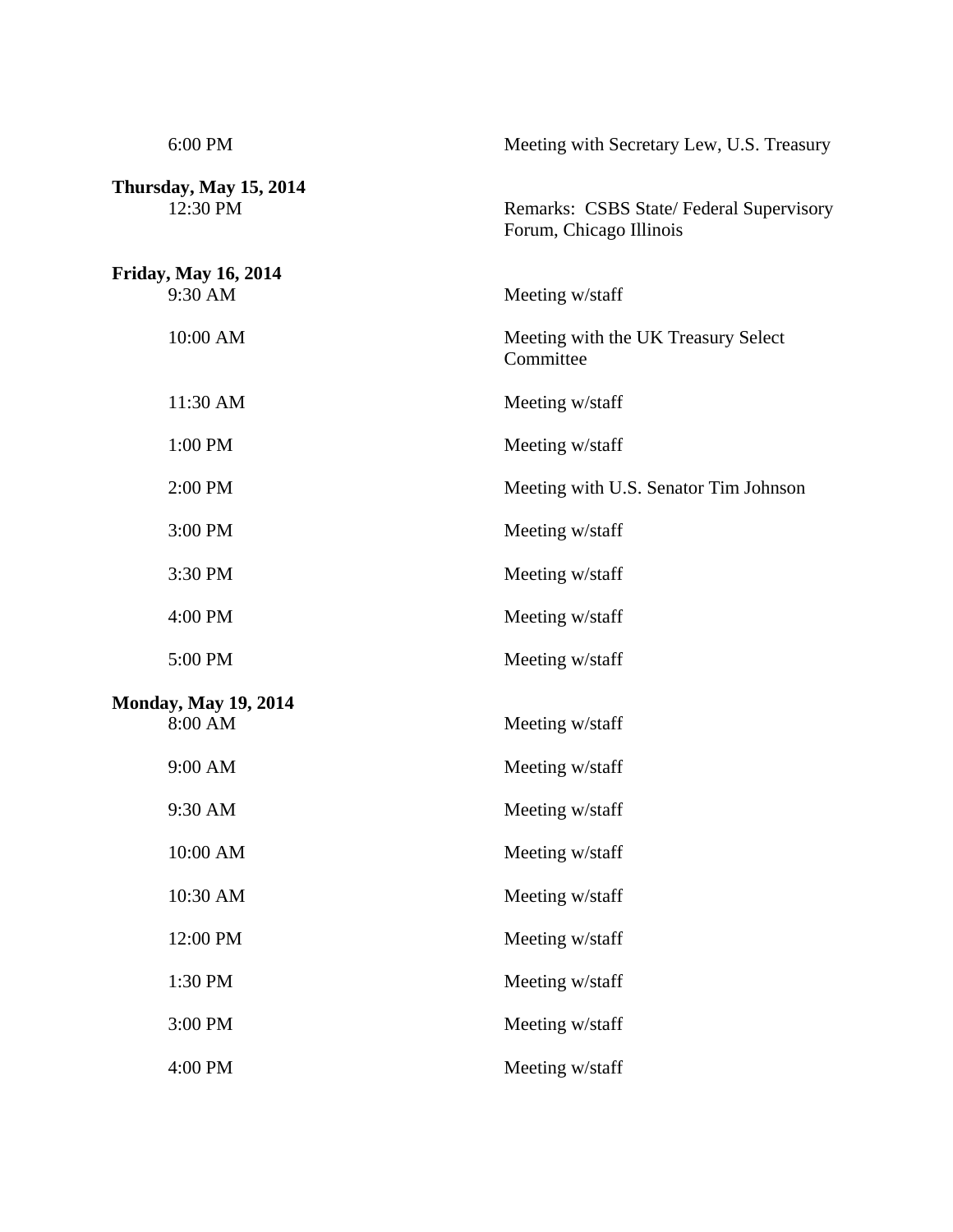| 5:00 PM                                  | Meeting w/staff                                                                                                                                                     |
|------------------------------------------|---------------------------------------------------------------------------------------------------------------------------------------------------------------------|
| 5:30 PM                                  | Meeting w/staff                                                                                                                                                     |
| 6:00 PM                                  | Meeting w/staff                                                                                                                                                     |
| <b>Tuesday, May 20, 2014</b><br>10:00 AM | FDIC Board of Directors Meeting                                                                                                                                     |
| 12:00 PM                                 | Lunch with Director Cordray, CFPB                                                                                                                                   |
| 2:30 PM                                  | Meeting with Larry Schembri, Deputy<br>Governor, Bank of Canada                                                                                                     |
| 3:00 PM                                  | Meeting with ABA International Banking<br>Federation (IBFed) group                                                                                                  |
| 4:00 PM                                  | Meeting with Hisakazu Mizushima,<br>President and CEO, Satoshi Arisawa,<br>General Manager International Department,<br><b>NIKKIN, Japan Financial News Company</b> |
| 5:00 PM                                  | Meeting w/staff                                                                                                                                                     |
| Wednesday, May 21, 2014<br>9:30 AM       | Meeting w/staff                                                                                                                                                     |
| 10:30 AM                                 | Meeting with Vice Chairman, Hoenig                                                                                                                                  |
| 11:30 AM                                 | Meeting w/staff                                                                                                                                                     |
| 12:00 PM                                 | Meeting w/staff                                                                                                                                                     |
| 1:00 PM                                  | Meeting w/staff                                                                                                                                                     |
| 4:30 PM                                  | Meeting with Secretary Lew, U.S. Treasury                                                                                                                           |
| <b>Thursday, May 22, 2014</b><br>8:30 AM | Meeting w/staff                                                                                                                                                     |
| 9:30 AM                                  | Meeting w/staff                                                                                                                                                     |
| 10:00 AM                                 | Meeting w/staff                                                                                                                                                     |
| 11:00 AM                                 | Meeting w/staff                                                                                                                                                     |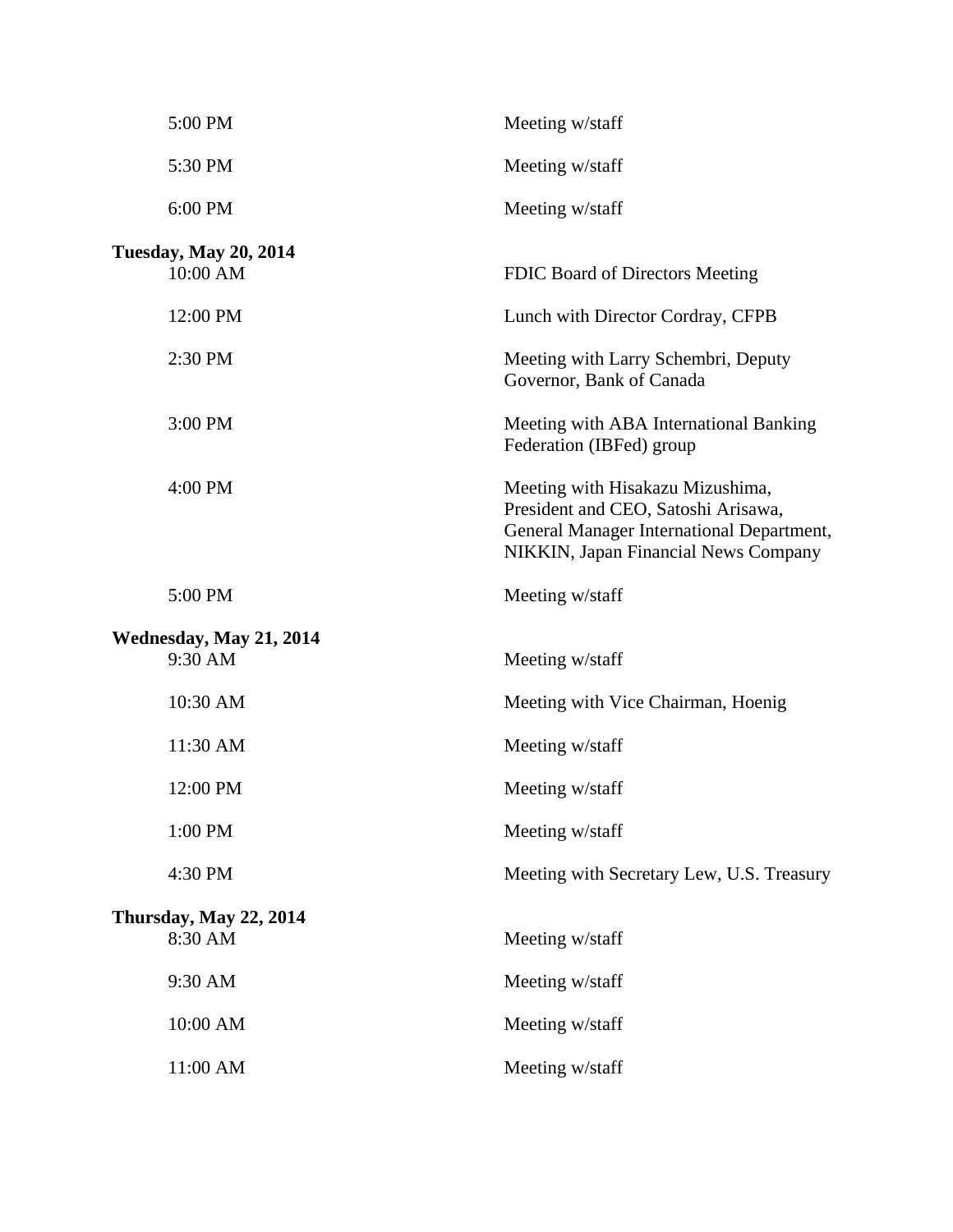| 12:00 PM                                | Meeting w/staff                                                                                                                        |
|-----------------------------------------|----------------------------------------------------------------------------------------------------------------------------------------|
| 1:00 PM                                 | Meeting w/staff                                                                                                                        |
| 1:30 PM                                 | Meeting w/staff                                                                                                                        |
| 2:30 PM                                 | Meeting w/staff                                                                                                                        |
| 3:00 PM                                 | Meeting w/staff                                                                                                                        |
| 4:00 PM                                 | Meeting w/staff                                                                                                                        |
| 5:30 PM                                 | Meeting w/staff                                                                                                                        |
| Friday, May 23, 2014<br>8:00 AM         | Breakfast with James Doty, Chairman, and<br>Steve Harris, Board Member, Public<br><b>Company Accounting Oversight Board</b><br>(PCAOB) |
| 10:30 AM                                | Meeting w/staff                                                                                                                        |
| 11:30 AM                                | Meeting w/staff                                                                                                                        |
| 12:00 PM                                | Lunch with Shawn Maher, Executive<br>Director, Regulatory & Government Affairs,<br>Royal Bank of Canada                                |
| 1:00 PM                                 | Meeting w/staff                                                                                                                        |
| 1:30 PM                                 | Meeting w/staff                                                                                                                        |
| 2:00 PM                                 | Meeting w/staff                                                                                                                        |
| 2:30 PM                                 | Meeting w/staff                                                                                                                        |
| 3:00 PM                                 | Meeting w/staff                                                                                                                        |
| <b>Monday, May 26, 2014</b><br>Holiday  | Memorial Day Holiday                                                                                                                   |
| <b>Tuesday, May 27, 2014</b><br>8:30 AM | Meeting w/staff                                                                                                                        |
| 10:15 AM                                | Meeting w/staff                                                                                                                        |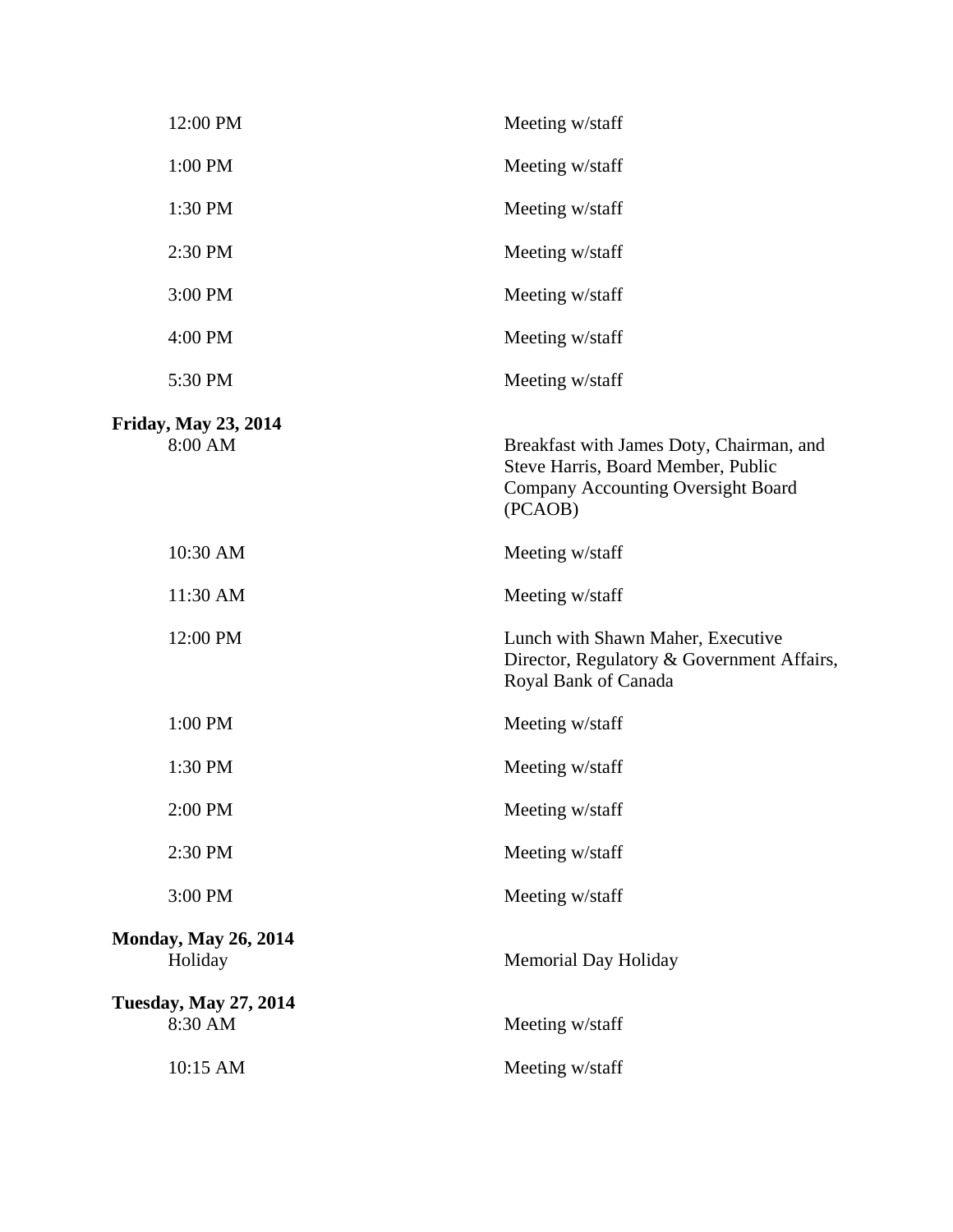| 11:30 AM                      | Meeting w/staff                                                                              |
|-------------------------------|----------------------------------------------------------------------------------------------|
| 1:00 PM                       | Meeting w/staff                                                                              |
| 1:30 PM                       | Meeting w/staff                                                                              |
| 2:00 PM                       | Meeting w/staff                                                                              |
| 3:00 PM                       | Meeting w/staff                                                                              |
| 3:30 PM                       | Meeting w/staff                                                                              |
| 4:30 PM                       | Meeting w/staff                                                                              |
| 5:30 PM                       | Meeting w/staff                                                                              |
| Wednesday, May 28, 2014       |                                                                                              |
| 8:30 AM                       | Meeting w/staff                                                                              |
| 10:00 AM                      | Meeting w/staff                                                                              |
| 10:30 AM                      | Meeting w/staff                                                                              |
| 11:00 AM                      | Meeting w/staff                                                                              |
| 11:30 AM                      | Meeting w/staff                                                                              |
| 12:30 AM                      | Meeting w/staff                                                                              |
| 1:00 PM                       | Meeting w/staff                                                                              |
| 4:00 PM                       | Meeting with representatives of the<br>American Chamber of Commerce to the<br>European Union |
| 4:30 PM                       | Meeting w/staff                                                                              |
| 5:00 PM                       | Meeting w/staff                                                                              |
| 5:30 PM                       | Meeting w/staff                                                                              |
| <b>Thursday, May 29, 2014</b> |                                                                                              |
| 9:00 AM                       | Meeting w/staff                                                                              |
| 10:00 AM                      | Meeting w/staff                                                                              |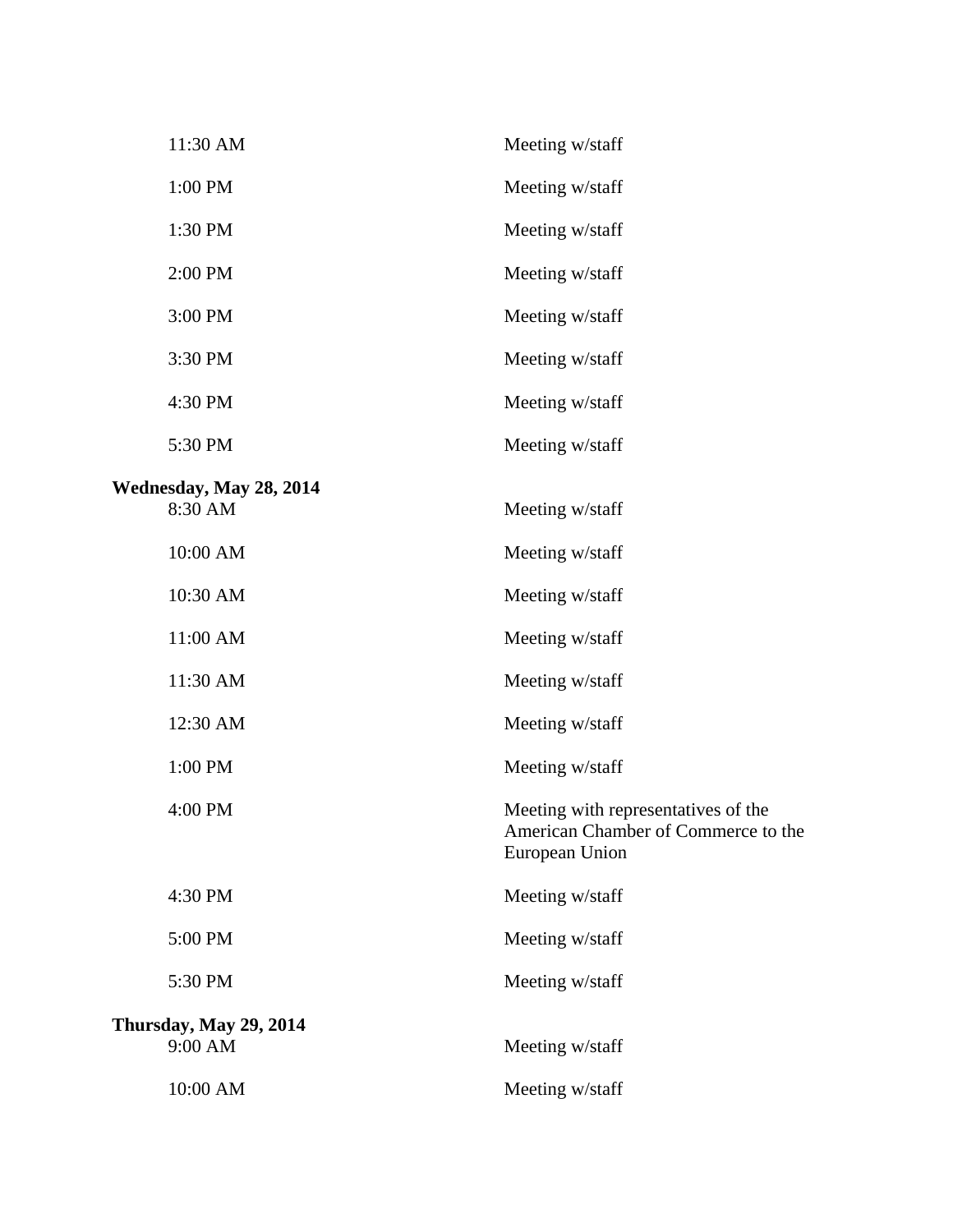| 12:30 PM                    | Lunch with Vice Chairman Hoenig, FDIC                                           |
|-----------------------------|---------------------------------------------------------------------------------|
| 2:00 PM                     | Meeting with the Risk Management<br><b>Association's Community Bank Council</b> |
| 3:00 PM                     | Meeting w/staff                                                                 |
| 3:30 PM                     | Meeting w/staff                                                                 |
| 4:00 PM                     | Meeting w/staff                                                                 |
| 4:30 PM                     | Meeting w/staff                                                                 |
| 6:00 PM                     | Meeting w/staff                                                                 |
| <b>Friday, May 30, 2014</b> |                                                                                 |
| 8:30 AM                     | Meeting w/staff                                                                 |
| 4:00 PM                     | Remarks: Princeton University, Princeton,<br>New Jersey                         |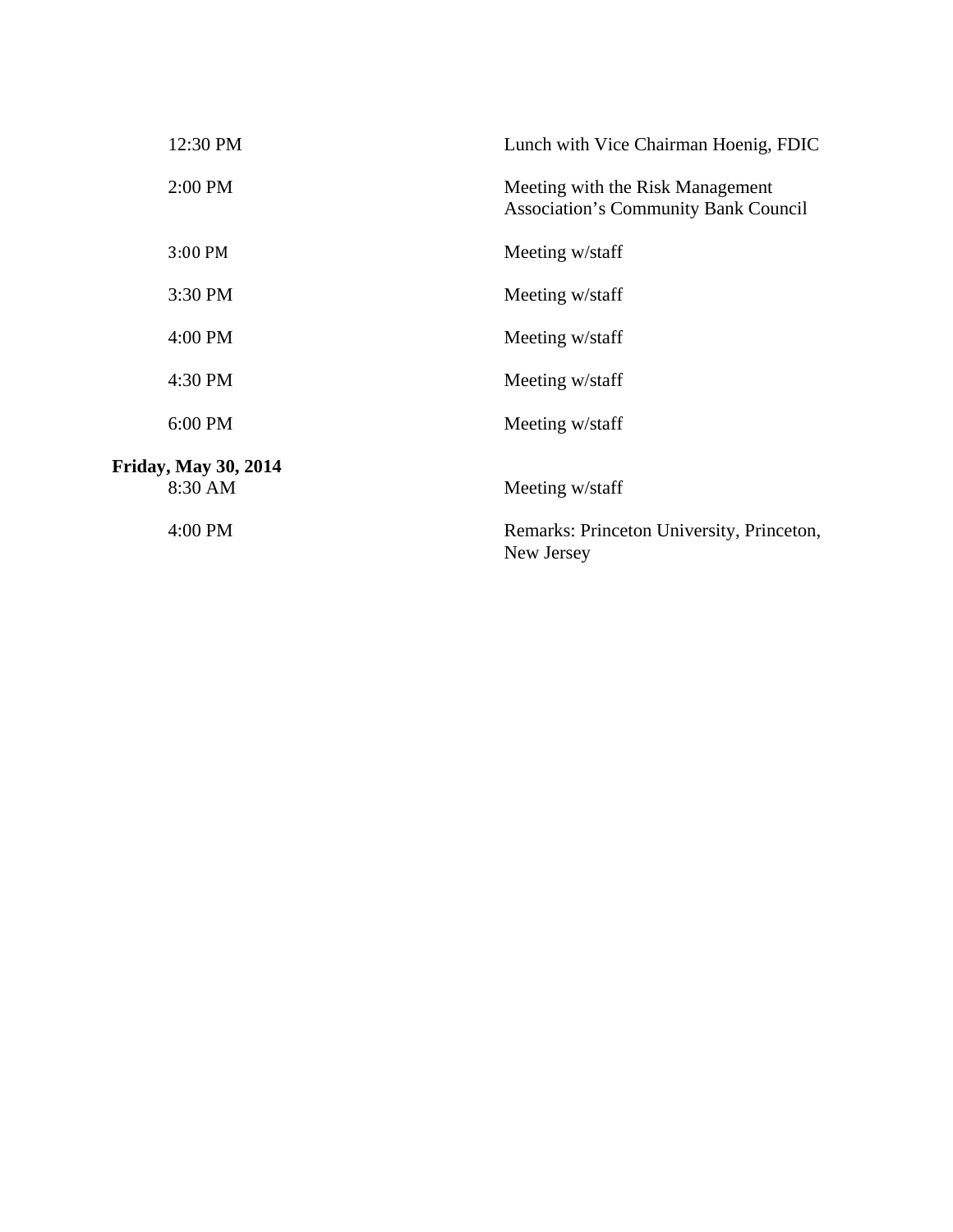## **Chairman's Schedule June 2014**

| Monday, June 2, 2014<br>All Day  | Travel to London, England                                                                                                                                                                                                                             |
|----------------------------------|-------------------------------------------------------------------------------------------------------------------------------------------------------------------------------------------------------------------------------------------------------|
| Tuesday, June 3, 2014<br>6:40 AM | Travel to Paris, France                                                                                                                                                                                                                               |
| 11:00 AM                         | Meetings with Robert Ophèle, Deputy<br>Governor, Banque de France, Edourard<br>Fernandez-Bollo, Secretary General,<br>Dominique Laboureix, Director of<br>Resolution, L'Autorité de contrôle<br>prudentiel et de résolution, (ACPR), Paris,<br>France |
| 1:00 PM                          | Lunch with Christian Noyer, Governor,<br>Anne Le Lorier, Deputy Governor, Robert<br>Ophèle, Deputy Governor, Banque de<br>France, Paris, France                                                                                                       |
| 5:55 PM                          | Travel to London, England                                                                                                                                                                                                                             |
| Wednesday, June 4, 2014          |                                                                                                                                                                                                                                                       |
| 1:00 PM                          | Meeting with Sir Jon Cunliffe, Deputy<br>Governor for Financial Stability, Bank of<br>England, London, England                                                                                                                                        |
| 4:40 PM                          | Travel to Washington, D.C.                                                                                                                                                                                                                            |
| Thursday, June 5, 2014           |                                                                                                                                                                                                                                                       |
| 8:00 AM                          | Breakfast with Bill Coen, Deputy Secretary<br>General, Basel Committee, Bank of<br><b>International Settlement (BIS)</b>                                                                                                                              |
| 9:30 AM                          | Meeting w/staff                                                                                                                                                                                                                                       |
| 10:30 AM                         | Meeting w/staff                                                                                                                                                                                                                                       |
| 11:00 AM                         | Meeting w/staff                                                                                                                                                                                                                                       |
| 11:30 AM                         | Meeting w/staff                                                                                                                                                                                                                                       |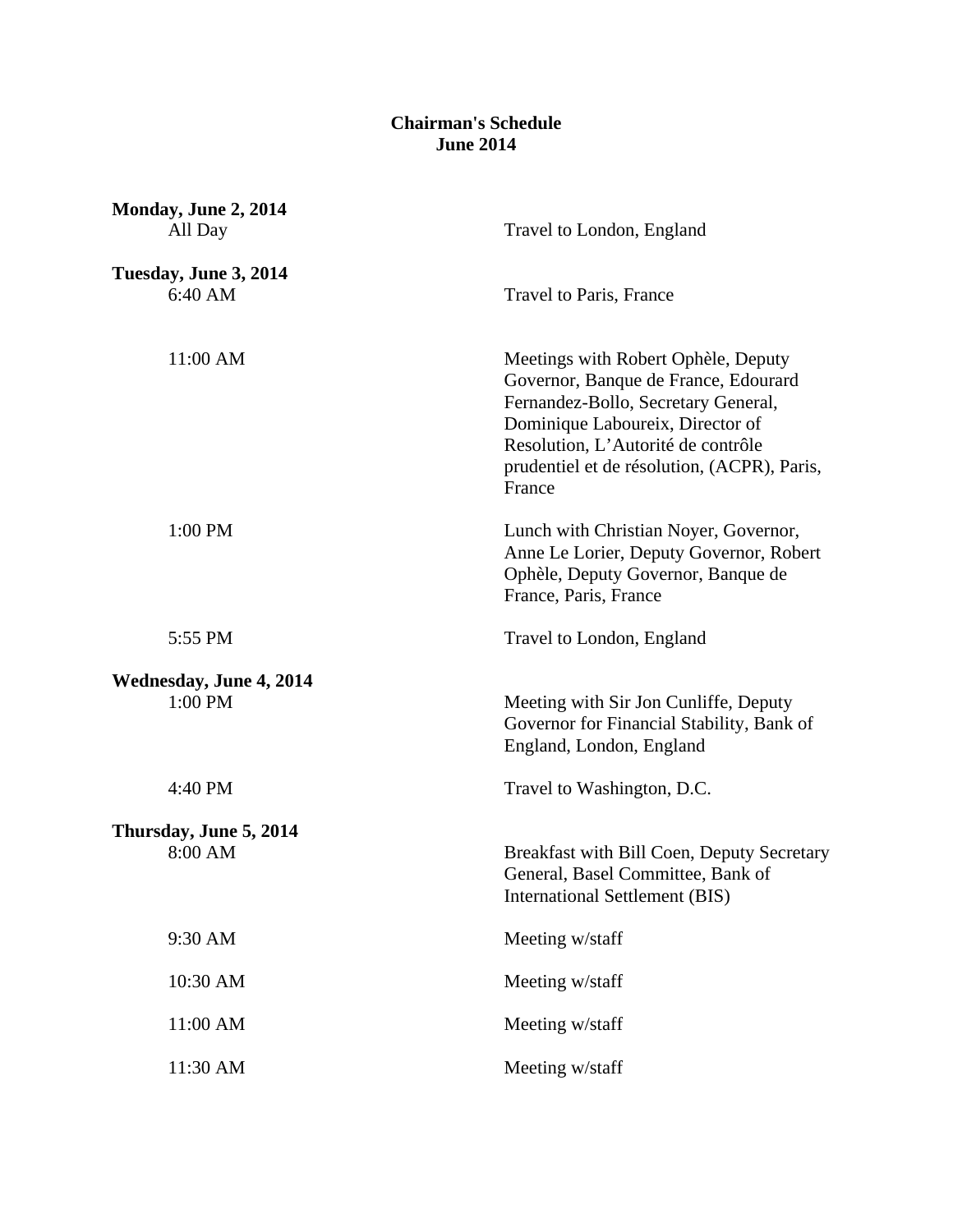|                                 | 12:00 PM | Meeting w/staff                                                                  |
|---------------------------------|----------|----------------------------------------------------------------------------------|
| 1:00 PM                         |          | Meeting w/staff                                                                  |
| 1:30 PM                         |          | Meeting w/staff                                                                  |
| 2:30 PM                         |          | Meeting w/staff                                                                  |
| 3:30 PM                         |          | Meeting w/staff                                                                  |
| 4:00 PM                         |          | Meeting w/staff                                                                  |
| Friday, June 6, 2014<br>8:00 AM |          | Breakfast with Mike Krimminger, Partner,<br>Cleary Gottlieb Steen & Hamilton LLP |
| 9:30 AM                         |          | Meeting w/staff                                                                  |
|                                 | 10:00 AM | Meeting w/staff                                                                  |
|                                 | 10:30 AM | Meeting w/staff                                                                  |
|                                 | 11:00 AM | Meeting w/staff                                                                  |
|                                 | 12:00 PM | Meeting with Governor Tarullo, FRB                                               |
| 2:00 PM                         |          | Meeting with Vice Chairman Hoenig, FDIC                                          |
| 3:00 PM                         |          | Meeting w/staff                                                                  |
| 3:30 PM                         |          | Meeting w/staff                                                                  |
| 4:30 PM                         |          | Meeting w/staff                                                                  |
| 5:00 PM                         |          | Meeting w/staff                                                                  |
| Monday, June 9, 2015<br>7:00 AM |          | Video Conference with members of Federal<br><b>Reserve Board</b>                 |
| 9:30 PM                         |          | Meeting w/staff                                                                  |
|                                 | 10:00 AM | Meeting w/staff                                                                  |
|                                 | 11:00 AM | Meeting w/staff                                                                  |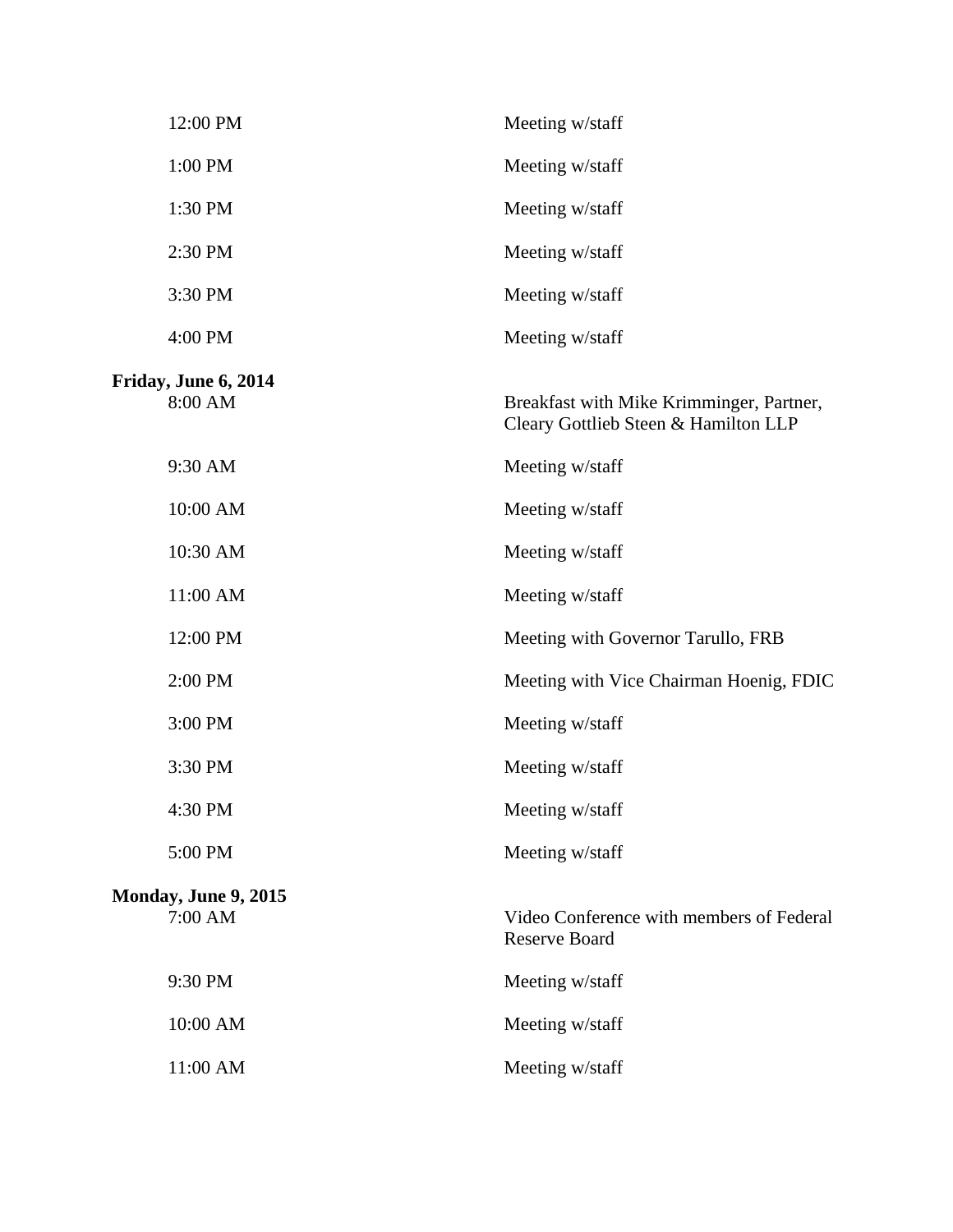| 11:30 AM                             | Meeting w/staff                                |
|--------------------------------------|------------------------------------------------|
| 12:00 PM                             | Meeting w/staff                                |
| 1:00 PM                              | Meeting w/staff                                |
| 4:00 PM                              | Meeting w/staff                                |
| 4:30 PM                              | Meeting w/staff                                |
| 5:30 PM                              | Meeting w/staff                                |
| 6:00 PM                              | Meeting w/staff                                |
| Tuesday, June 10, 2014<br>All Day    | <b>Annual Leave</b>                            |
| Wednesday, June 11, 2014<br>12:00 PM | Meeting w/staff                                |
| 1:00 PM                              | Lunch with Director Norton, FDIC               |
| 2:30 PM                              | Meeting w/staff                                |
| 3:00 PM                              | Meeting w/staff                                |
| 3:30 PM                              | Meeting w/staff                                |
| 4:00 PM                              | Meeting w/staff                                |
| 5:00 PM                              | Meeting w/staff                                |
| 6:00 PM                              | <b>Attend: PCW Dinner for Senator Sarbanes</b> |
| Thursday, June 12, 2014<br>8:00 AM   | Meeting w/staff                                |
| 9:00 AM                              | Meeting with Congressman Scott Garrett         |
| 10:30 AM                             | Meeting w/staff                                |
| 11:00 AM                             | Meeting w/staff                                |
| 4:00 PM                              | Meeting w/staff                                |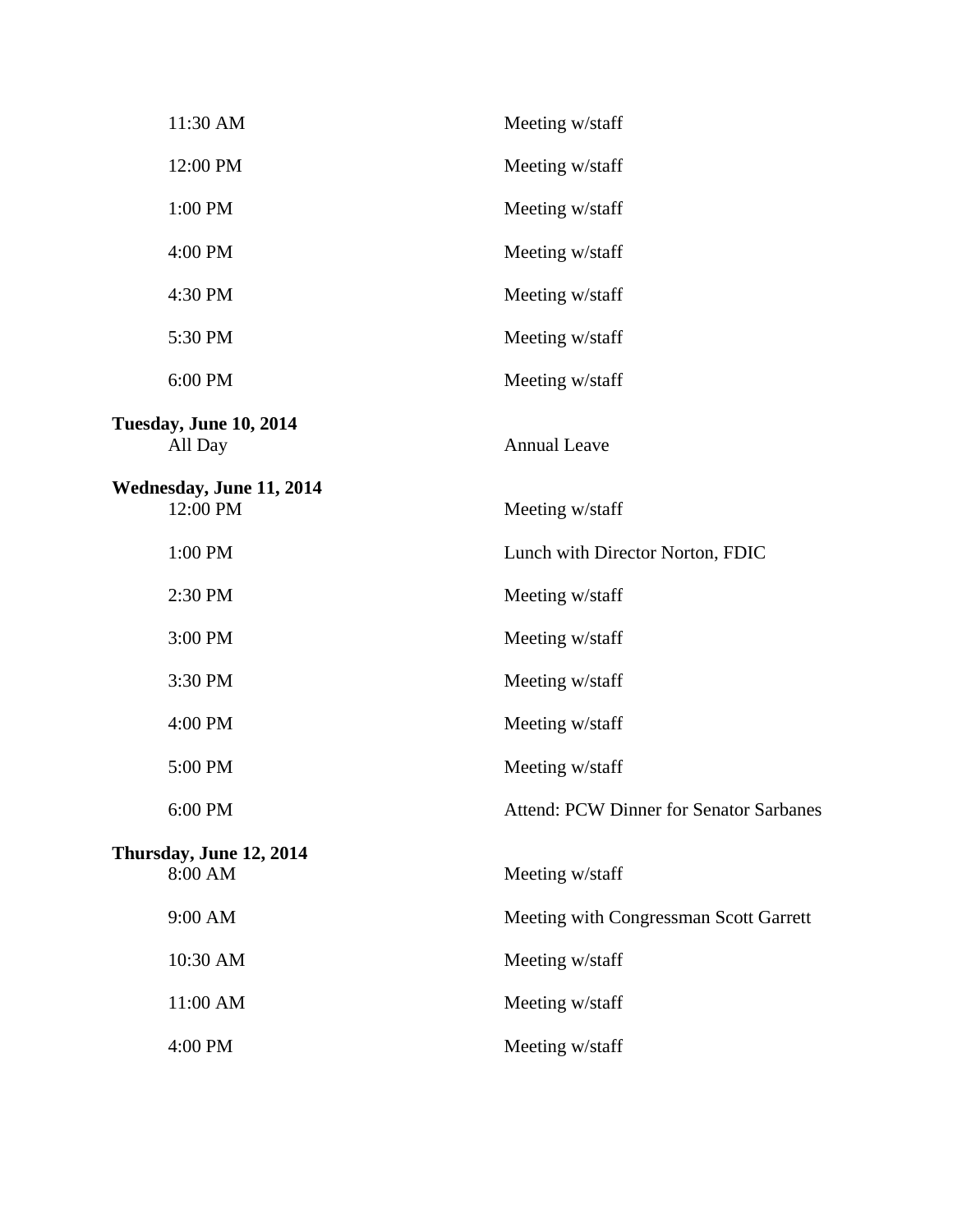| 5:15 PM                      | Meeting with Commissioner Barnier and<br>delegation of the European Union       |
|------------------------------|---------------------------------------------------------------------------------|
| 6:30 PM                      | Meeting with Mary Miller, Undersecretary<br>for Domestic Finance, U.S. Treasury |
| <b>Friday, June 13, 2014</b> |                                                                                 |
| 8:00 AM                      | Breakfast with Kathryn Rosen, Deputy<br>Assistant Secretary, U.S. Treasury      |
| 10:00 AM                     | Meeting w/staff                                                                 |
| 10:30 AM                     | Meeting w/staff                                                                 |
| 11:00 AM                     | Meeting w/staff                                                                 |
| 11:30 AM                     | Meeting w/staff                                                                 |
| 12:30 PM                     | Lunch with Vice Chairman Hoenig, FDIC                                           |
|                              |                                                                                 |
| 1:30 PM                      | Meeting w/staff                                                                 |
| 2:00 PM                      | Meeting w/staff                                                                 |
| 2:30 PM                      | Meeting w/staff                                                                 |
| 3:00 PM                      | Meeting w/staff                                                                 |
| 3:30 PM                      | Meeting w/staff                                                                 |
| 4:00 PM                      | Meeting w/staff                                                                 |
| <b>Monday, June 16, 2014</b> |                                                                                 |
| 11:00 AM                     | Meeting w/staff                                                                 |
| 11:45 AM                     | Lunch with Comptroller Curry, OCC                                               |
| 1:00 PM                      | <b>Interview with Employment Candidate</b>                                      |
| 2:00 PM                      | Interview with Employment Candidate                                             |
| 3:30 PM                      | Interview with Employment Candidate                                             |
| 4:00 PM                      | Meeting w/staff                                                                 |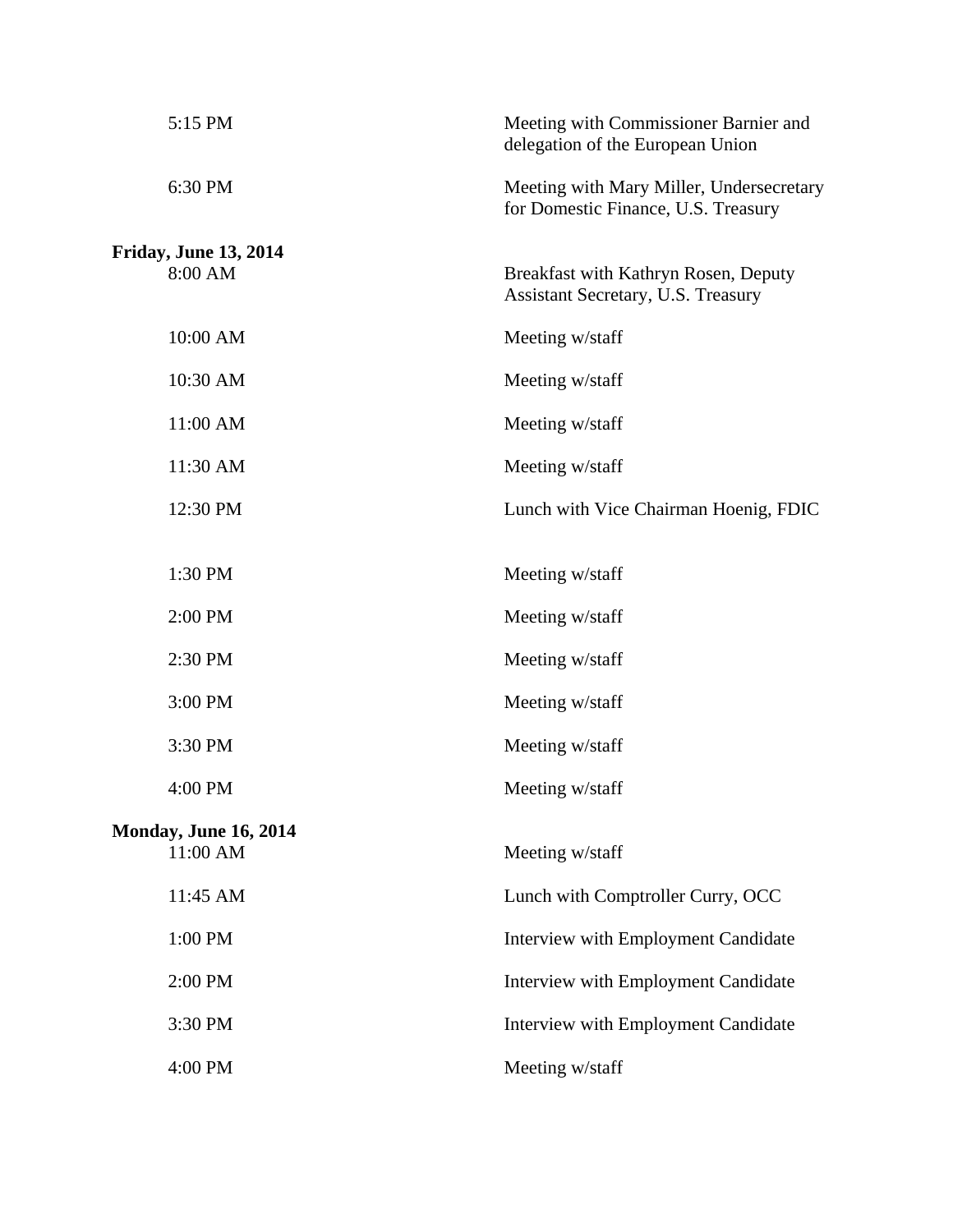| 5:00 PM                                  | Meeting w/staff                    |
|------------------------------------------|------------------------------------|
| 5:30 PM                                  | Meeting w/staff                    |
| <b>Tuesday, June 17, 2014</b><br>8:30 AM | Meeting w/staff                    |
| 10:00 AM                                 | FDIC Board of Directors meeting    |
| 12:00 PM                                 | Lunch with Director Cordray, CFPB  |
| 1:30 PM                                  | Meeting w/staff                    |
| 2:00 PM                                  | Meeting w/staff                    |
| 3:00 PM                                  | Meeting w/staff                    |
| 3:30 PM                                  | Meeting w/staff                    |
| 4:00 PM                                  | Meeting w/staff                    |
| 5:00 PM                                  | Meeting w/staff                    |
|                                          |                                    |
| Wednesday, June 18, 2014<br>9:00 AM      | Meeting w/staff                    |
| 10:00 AM                                 | Meeting with Director Norton, FDIC |
| 11:00 AM                                 | Meeting w/staff                    |
| 11:30 AM                                 | Meeting w/staff                    |
| 12:30 AM                                 | <b>Host: Iowa Bankers Luncheon</b> |
| 2:00 PM                                  | Meeting w/staff                    |
| 2:30 PM                                  | Meeting w/staff                    |
| 3:00 PM                                  | Meeting w/staff                    |
| 4:00 PM                                  | Meeting w/staff                    |
| 4:30 PM                                  | Meeting w/staff                    |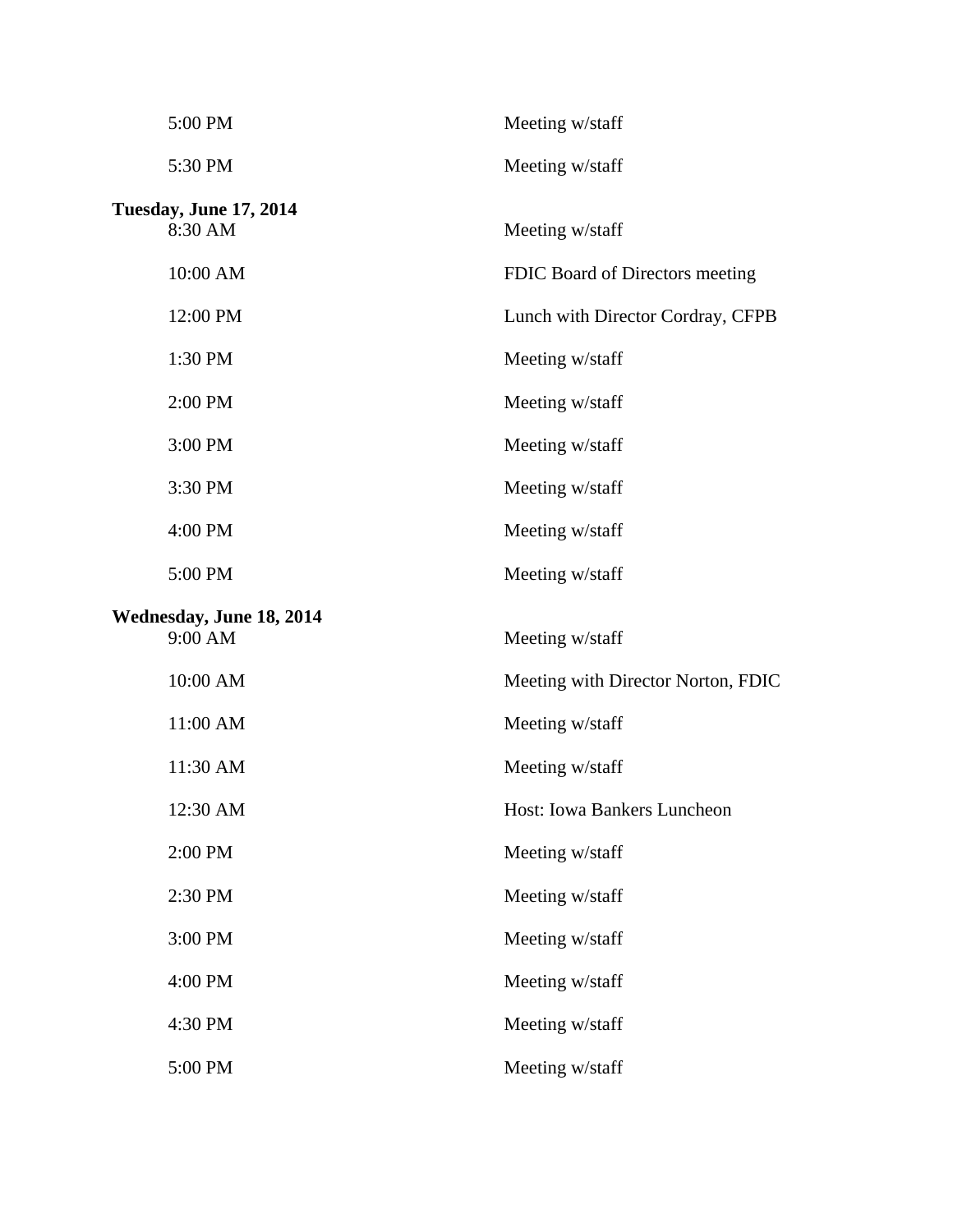| Thursday, June 19, 2014<br>9:00 AM       | Meeting w/staff                                                                                                                                                      |
|------------------------------------------|----------------------------------------------------------------------------------------------------------------------------------------------------------------------|
| 10:00 AM                                 | Meeting with Ralph Brinkhaus, Member of<br>the German Parliament (Bundestag), and<br>Juergen Bayer, Counselor Finance, Embassy<br>of the Federal Republic of Germany |
| 11:30 AM                                 | Meeting w/staff                                                                                                                                                      |
| 1:00 PM                                  | Meeting w/staff                                                                                                                                                      |
| 1:30 PM                                  | Meeting w/staff                                                                                                                                                      |
| 2:00 PM                                  | Meeting with members of The Clearing<br>House and SIFMA                                                                                                              |
| 3:00 PM                                  | Meeting w/staff                                                                                                                                                      |
| 3:30 PM                                  | Meeting w/staff                                                                                                                                                      |
| 4:30 PM                                  | Meeting w/staff                                                                                                                                                      |
| 6:00 PM                                  | Meeting w/staff                                                                                                                                                      |
| <b>Friday, June 20, 2014</b><br>10:00 AM | Meeting w/staff                                                                                                                                                      |
| 10:30 AM                                 | Meeting w/staff                                                                                                                                                      |
| 12:00 PM                                 | Lunch with Vice Chairman Hoenig, FDIC                                                                                                                                |
| 1:30 PM                                  | Meeting w/staff                                                                                                                                                      |
| 2:00 PM                                  | Meeting w/staff                                                                                                                                                      |
| 3:30 PM                                  | Meeting w/staff                                                                                                                                                      |
| 4:00 PM                                  | Meeting w/staff                                                                                                                                                      |
| 4:30 PM                                  | Meeting w/staff                                                                                                                                                      |
| 5:30 PM                                  | Meeting w/staff                                                                                                                                                      |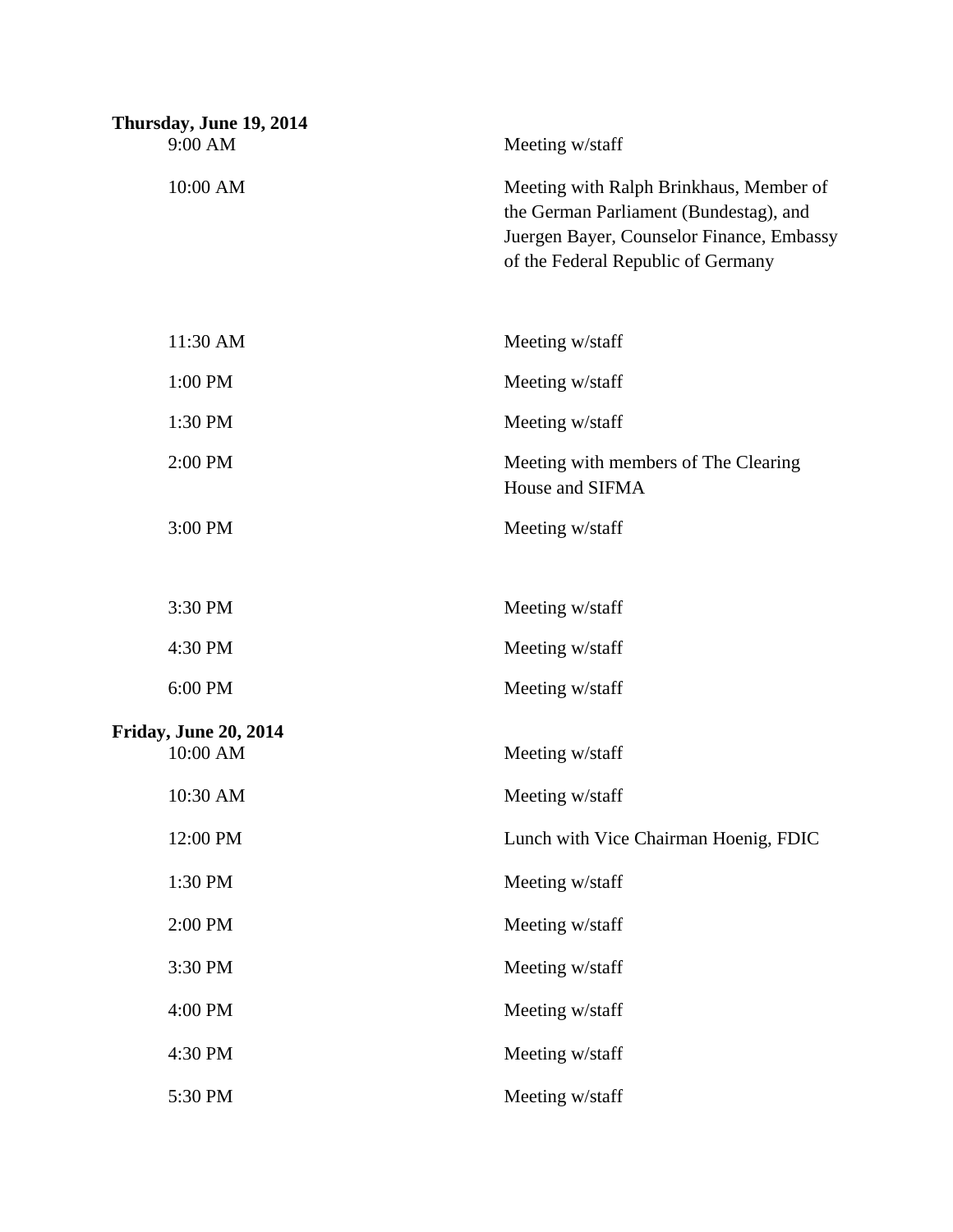| <b>Monday, June 23, 2014</b><br>9:00 AM | Meeting w/staff                                                           |
|-----------------------------------------|---------------------------------------------------------------------------|
| 9:30 AM                                 | Meeting w/staff                                                           |
| 10:00 AM                                | Meeting w/staff                                                           |
| 11:30 AM                                | Meeting w/staff                                                           |
| 12:30 PM                                | Meeting w/staff                                                           |
| 1:00 PM                                 | Meeting w/staff                                                           |
| 2:00 PM                                 | Meeting w/staff                                                           |
| 2:30 PM                                 | Meeting w/staff                                                           |
| 3:00 PM                                 | Meeting w/staff                                                           |
| 3:30 PM                                 | Meeting w/staff                                                           |
| 4:00 PM                                 | Meeting w/staff                                                           |
| 5:00 PM                                 | Meeting w/staff                                                           |
| 5:30 PM                                 | Meeting w/staff                                                           |
| 6:30 PM                                 | Meeting w/staff                                                           |
| Tuesday, June 24, 2014<br>10:00 AM      | <b>Federal Financial Institutions Examination</b><br>Council Meeting, OCC |
| 2:00 PM                                 | <b>Financial Stability Oversight Council</b><br>Meeting, U.S. Treasury    |
| 4:30 PM                                 | Meeting w/staff                                                           |
| Wednesday, June 25, 2015<br>9:30 AM     | Meeting w/staff                                                           |
| 10:00 AM                                | Meeting w/staff                                                           |
| 11:00 AM                                | Meeting with Director Norton, FDIC                                        |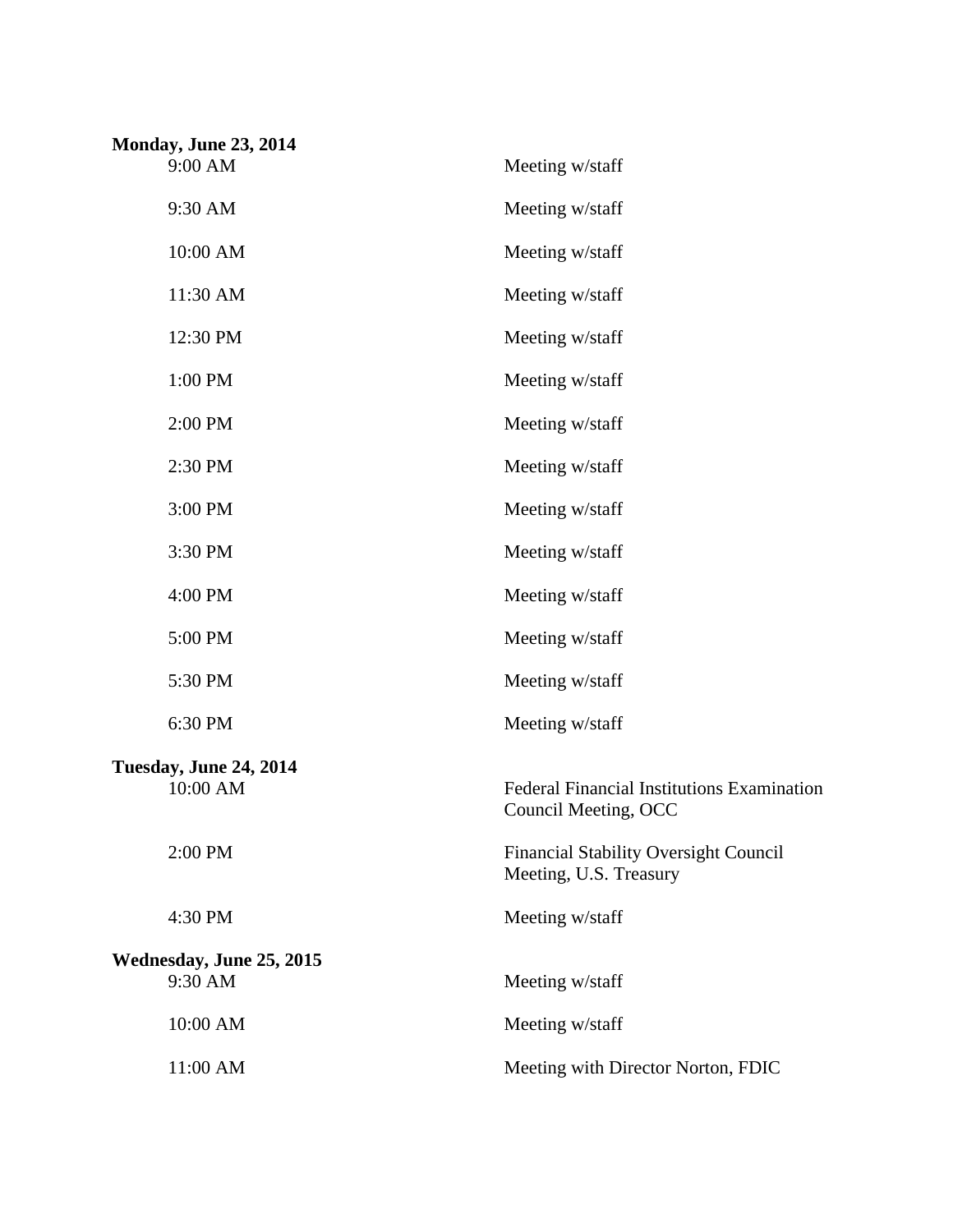|                              | 12:00 PM | Lunch with Sara Bloom-Raskin, Deputy<br>Secretary, U.S. Treasury |  |
|------------------------------|----------|------------------------------------------------------------------|--|
|                              | 1:30 PM  | Meeting w/staff                                                  |  |
|                              | 2:30 PM  | Meeting w/staff                                                  |  |
|                              | 4:00 PM  | Meeting with Secretary Lew, U.S. Treasury                        |  |
|                              | 5:30 PM  | Meeting w/staff                                                  |  |
| Thursday, June 26, 2014      |          |                                                                  |  |
|                              | 8:30 AM  | Meeting w/staff                                                  |  |
|                              | 9:00 AM  | Meeting w/staff                                                  |  |
|                              | 10:00 AM | Meeting w/staff                                                  |  |
|                              | 11:30 AM | Meeting w/staff                                                  |  |
|                              | 12:00 PM | Meeting w/staff                                                  |  |
|                              | 1:00 PM  | Meeting w/staff                                                  |  |
|                              | 2:00 PM  | Meeting w/staff                                                  |  |
|                              | 3:00 PM  | Meeting w/staff                                                  |  |
|                              | 3:30 PM  | Meeting w/staff                                                  |  |
|                              | 4:00 PM  | Meeting w/staff                                                  |  |
|                              | 5:00 PM  | Meeting w/staff                                                  |  |
|                              | 5:30 PM  | Meeting w/staff                                                  |  |
|                              | 6:30 PM  | Meeting w/staff                                                  |  |
| <b>Friday, June 27, 2014</b> |          |                                                                  |  |
|                              | 9:00 AM  | Meeting w/staff                                                  |  |
|                              | 9:30 AM  | Meeting w/staff                                                  |  |
|                              | 12:00 PM | Meeting w/staff                                                  |  |
|                              | 1:00 PM  | Meeting w/staff                                                  |  |